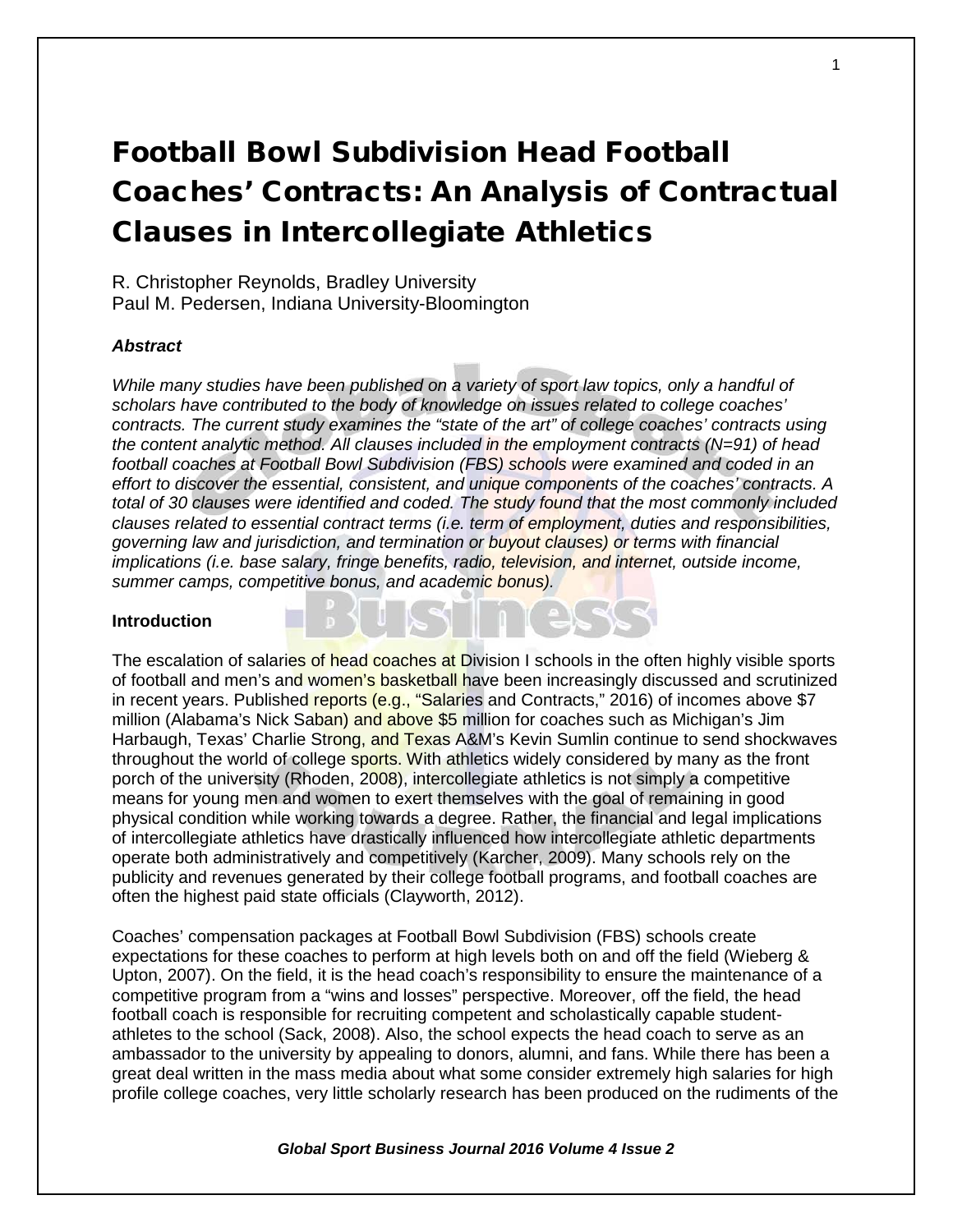written agreements that serve as the instrument upon which universities and head coaches use to consummate their relationship from an employment perspective (Greenberg & Smith, 2007; Lopiano, 2008).

With the large investment of money that colleges and universities are paying head football coaches at elite football programs, employment contracts have become essential to ensuring that schools are responsibly entering into employment arrangements with coaches by putting into a written document the various aspects, conditions, and expectations of employment (Greenberg, 2001). A well-crafted employment contract protects both the institution and the coach, hopefully resulting in a productive and successful relationship.

Schools should be concerned about the potential negative consequences of a poorly constructed employment agreement. It could be challenging for the school's director of athletics to get the coach to perform important duties such as speaking at alumni association functions and meeting prospective donors to the school if those responsibilities are not included in the football coach's contract. Additionally, if the coach's employment is terminated, a publicly embarrassing legal dispute could arise centering on the interpretation of contract language that is unclear. In order to avoid such types of issues, university presidents and athletic directors need to work together to protect the university's assets and reputation by ensuring that the employment agreement makes sense for the university by protecting it from all foreseen adverse circumstances.

All contracts are the product of negotiation between two or more parties, and the coach will try to include terms that serve his needs and best interest. Expectations for success make a head football coach's job increasingly difficult, so the coach will likely want financial security that will carry him through as he rides the coaching carousel. The coach will also try to exercise as much control as possible over all aspects of the football program that will determine his success.

The purpose of this study is to examine the "state of the art" relative to intercollegiate athletics football head coaches' contracts. In 1987, Stoner first examined the elements of college coaches' contract from the university perspective; in 2001, Greenberg responded with a "Coach's Bill of Rights" examining contract terms from the coach's perspective. Another decade has transpired, necessitating an examination of the various clauses included in contemporary head football coaches' contracts. This study determines the prevalence of all clauses present in coaches' contract, and assesses whether these employment contracts have become more sophisticated over time.

## *Fundamentals of Employment Contracts*

While a variety of legal areas (e.g., torts, criminal law, employment law, intellectual property, antitrust law, agency law, Constitutional law) are applied to the sport industry, contract law is the foundational legal theory related to employment contracts for head football coaches of intercollegiate programs. As a conceptual framework, the underlying premise of contract law is that promises should be enforced and reasonable consequences should be provided as a remedy if a promise by one person to another person is breached (Ferriell, 2009). Moreover, contract law scholars (e.g., Emanuel, 2010) universally agree that legally enforceable contracts include an offer, acceptance, and consideration (Murray & Murray, 2013). Regarding contractual agreements, a bilateral contract is used to legally consummate the business relationship between a university and their head coach (Epstein, 2008). In these contracts, the university agrees to pay the coach an agreed sum of money in exchange for his ability to: captivate alumni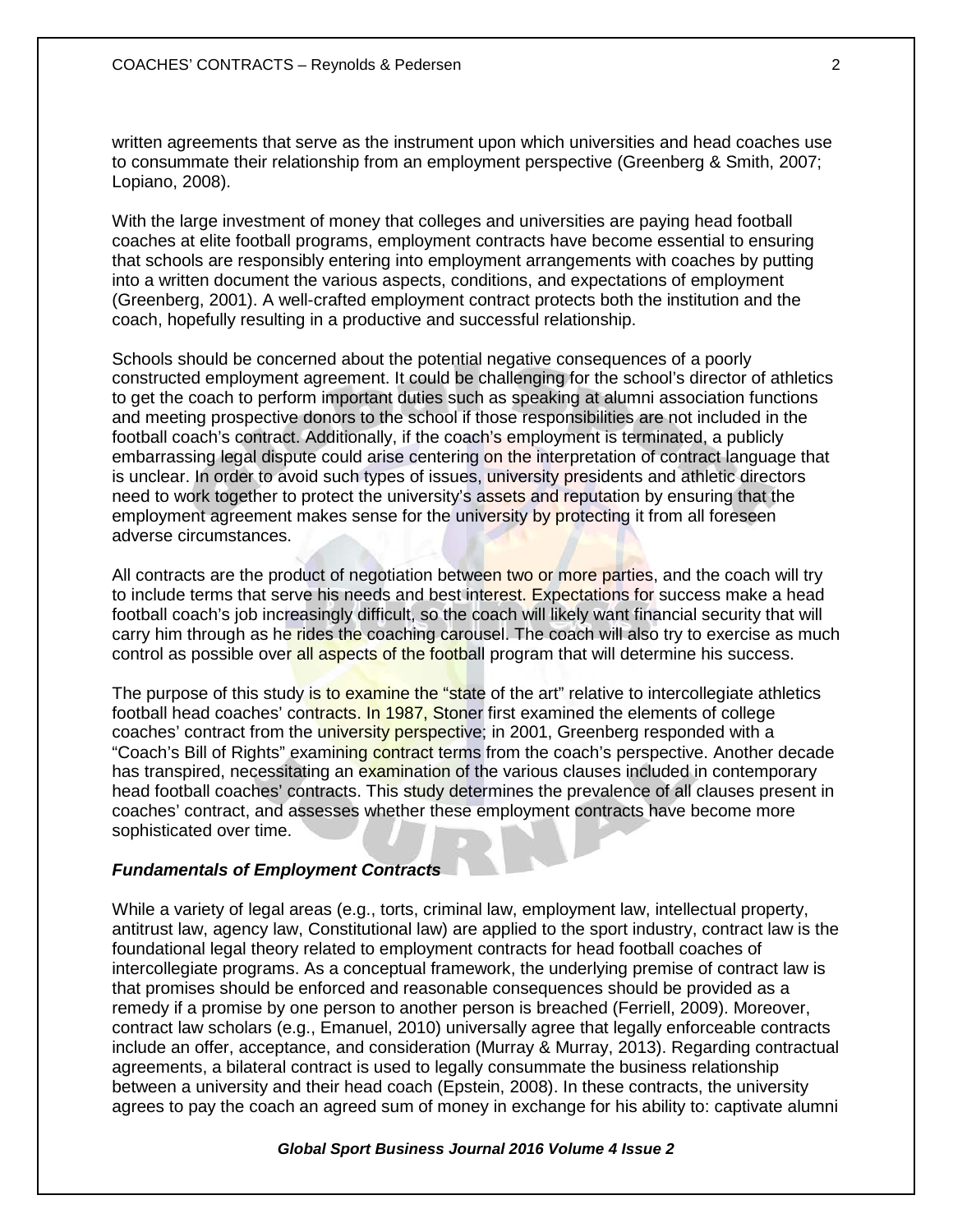while attracting fans and prospective students to the school; remain in compliance with NCAA, university and conference (if applicable) rules and regulations; and field competitive programs that win enough games to satisfy university stakeholders (Greenberg, 2001). With the high competitive expectations and substantial financial investment that universities make in football coaches at FBS schools, universities need carefully written employment contracts so that all foreseeable issues get reduced to a written document.

Given the significant number of coaches' contracts and the serious consequences related to breach of contract, there has been surprisingly little scholarly inquiry. Stoner (1987) was the first to examine coaches' contracts, providing advice for colleges and universities in negotiating terms for these contracts. Greenberg responded to Stoner's article with his own advice representing college coaches in negotiating contracts in 1992. In 2001, Greenberg created a "Coach's Contractual Bill of Rights" and provided a detailed examination of college coaches contracts, defining the various clauses and providing numerous examples from the coach's perspective. Greenberg and Smith (2007) examined the contracts of football and men's basketball assistant coaches and analyzed the rights and protections for assistant coaches contained within these employment contracts. In 2008, Lopiano looked broadly at multi-year and at-will agreements as the two basic types of coaches' contracts and recommended components important to the construction of soundly written employment contracts. In 2009, Karcher examined the consequences of a college coach breaching his employment contract with a school.

Others have studied specific clauses found in coaches' contracts. In 2006, Moberg explored the use of arbitration clauses in collegiate coaches' contracts. Also in 2006, Greenberg used the *O'Brien v. The Ohio State University* (2006) case to set the stage for a detailed examination of termination clauses in coaches' contracts. Academic bonus clauses in football coaches' employment contracts were analyzed by Greene (2008), who concluded that the clauses did not impact the graduation rates of the football student-athletes. Epstein (2011) looked generally at interesting clauses in coaches' employment contracts as well as a variety of other sport agreements.

Analysis of collegiate coaches' contracts has also been explored using quantitative sport management research methods. Inoue, Plehn-Dujowich, Kent, and Swanson (2013) examined incentive compensation in FBS college football coaching contracts, concluding that the maximum total compensation of coaches increases with their past performance, and coaches with greater human capital tend to receive a compensation package where bonuses account for a smaller proportion of the maximum total compensation.

Only a handful of scholars have contributed to the research and body of knowledge on issues related to college coaches' contracts. Therefore, this study advances the knowledge in this area by determining the prevalence of the various clauses in current NCAA FBS football coaches' contracts. Because of the increasing importance of employment agreements in terms of the monetary investments being made in football coaches, the publicity surrounding the various issues of coaching contracts (e.g., buyouts, terminations, extensions, referent comparisons, bonuses, student-athlete performances), the responsibilities expected of the various stakeholders involved, etc. a thorough and clear coaching contact can protect the athletic department, university, and coach. While the most recent research has focused on specific clauses, this study looks holistically at the entire employment agreement, identifies the prevalence of all clauses utilized in these contracts, and analyzes them from both the university and coach's perspectives.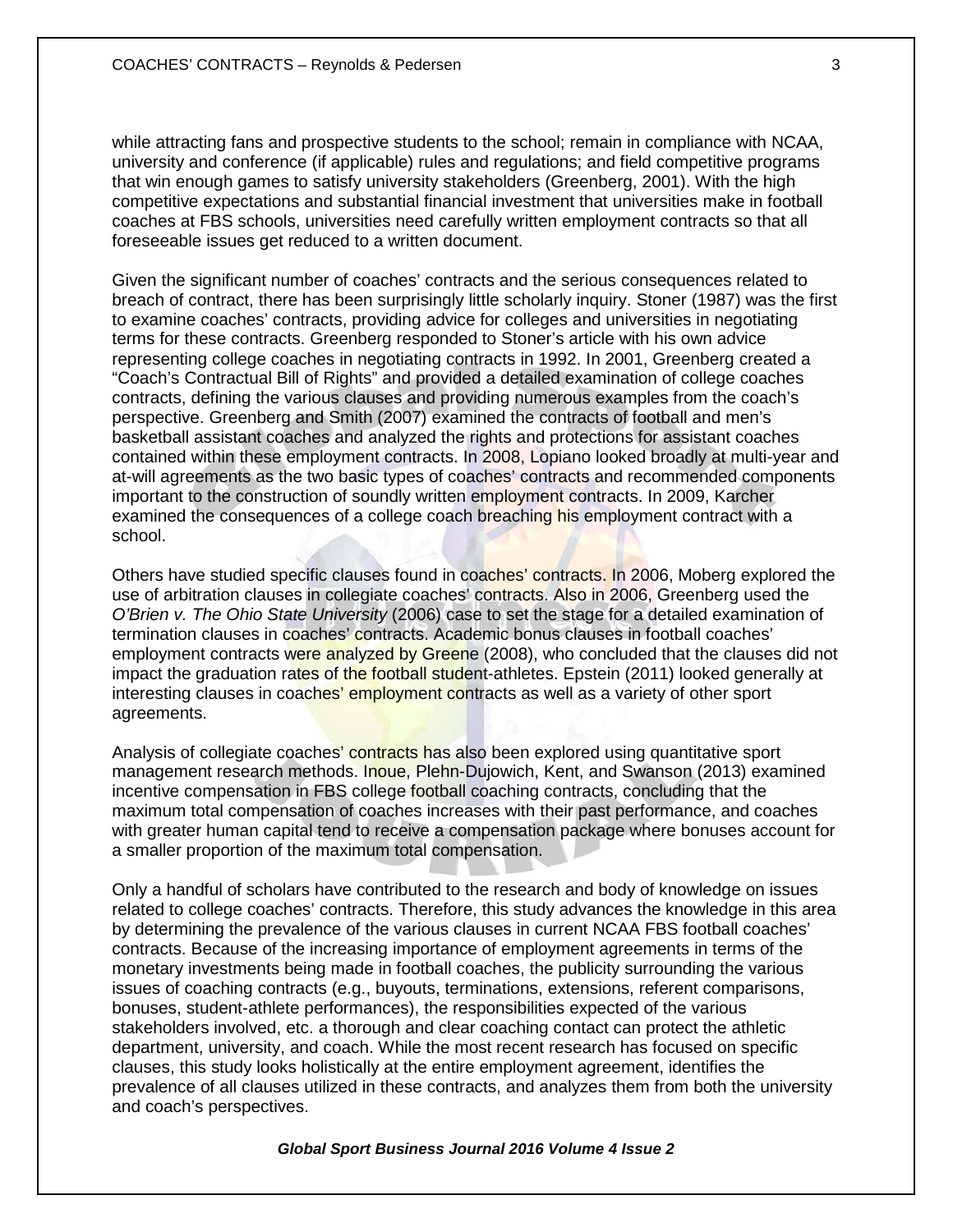## **Methodology**

The population for this study is the 120 colleges and universities that are members of the NCAA FBS in 2011. Demographic information regarding the race, age, years of experience, and academic degree earned for each coach whose contract was examined was taken from the official athletics website for each of the institutions included in the study. The football stadium capacity and football winning percentage were also obtained from each institution's official athletics website. Undergraduate student enrollment and athletic department revenues were gathered from the U.S. Department of Education Equity in Athletics Disclosure Act (EADA) data cutting tool website. The Nielson Designated Market Area figures were used to identify the television market for each institution.

A Freedom of Information Act (FOIA) request for the football coach's contract was sent to the general counsel's office for all 120 institutions. Of the 120 FBS schools that comprise the FBS and are eligible to participate in the BCS, 17 are private institutions. While a FOIA request was made for the current contract for each school's head football coach, the 17 private institutions (i.e., Duke, Vanderbilt, Miami, SMU, BYU, TCU, Baylor, Syracuse, Northwestern, USC, BC, Wake Forest, Tulsa, Rice, Tulane, Stanford, and Notre Dame) did not provide a contract as permitted by law. Also, two universities (Penn State and Memphis) claimed that they were protected by state statutes and therefore did not provide a contract, and the U.S. Naval Academy also replied that the contract was not provided due to legal reasons. Six institutions (Maryland, Colorado, Pittsburgh, Temple, Northern Illinois and San Diego State) responded that the requested contracts were not yet available because the legal team was still working with the new coach to finalize the contract. Three universities (Arkansas State, Fresno State, and Virginia) never responded to repeated requests. Therefore, a total of 91 contracts were obtained for a response rate of 90.1% of the population of NCAA FBS public universities.

The unit of analysis for this study was the employment contract. Using the content analytic method to deconstruct each contract, the study identified the various clauses utilized in employment contracts for coaches at the highest level of intercollegiate athletic visibility and competition. Every clause in each head football coach's contract at the FBS schools that responded was analyzed, and 30 unique contract clauses were identified and coded.

The identification of the clauses analyzed in this study included those that were confirmed by a combination of a modified and vetted version of salient components of head coaches' contracts based on Greenberg's (2001) study of college head coach agreements and a panel of experts on matters pertaining to employment contracts of head football coaches in intercollegiate athletics. Greenberg's identified components included: duties and responsibilities; term of employment; "rollover" provisions; base salary; fringe benefits; moving-relocation expense allowance; bonuses; additional retirement benefits and retention or loyalty bonuses; outside or supplemental income; shoe, apparel, and equipment; radio, television, and internet; endorsements; summer camps; income from speeches and written material; termination clauses; income tax ramifications; buyout-opt out-release provisions; support of program; scheduling and assistant coaches; confidentiality-records; and arbitration (2001). The aforementioned resources provided verification that the components identified for use in this study are used in head football coaches' employment agreements by colleges and universities and also confirmed the appropriateness of the inclusion of each coded component. Using SPSS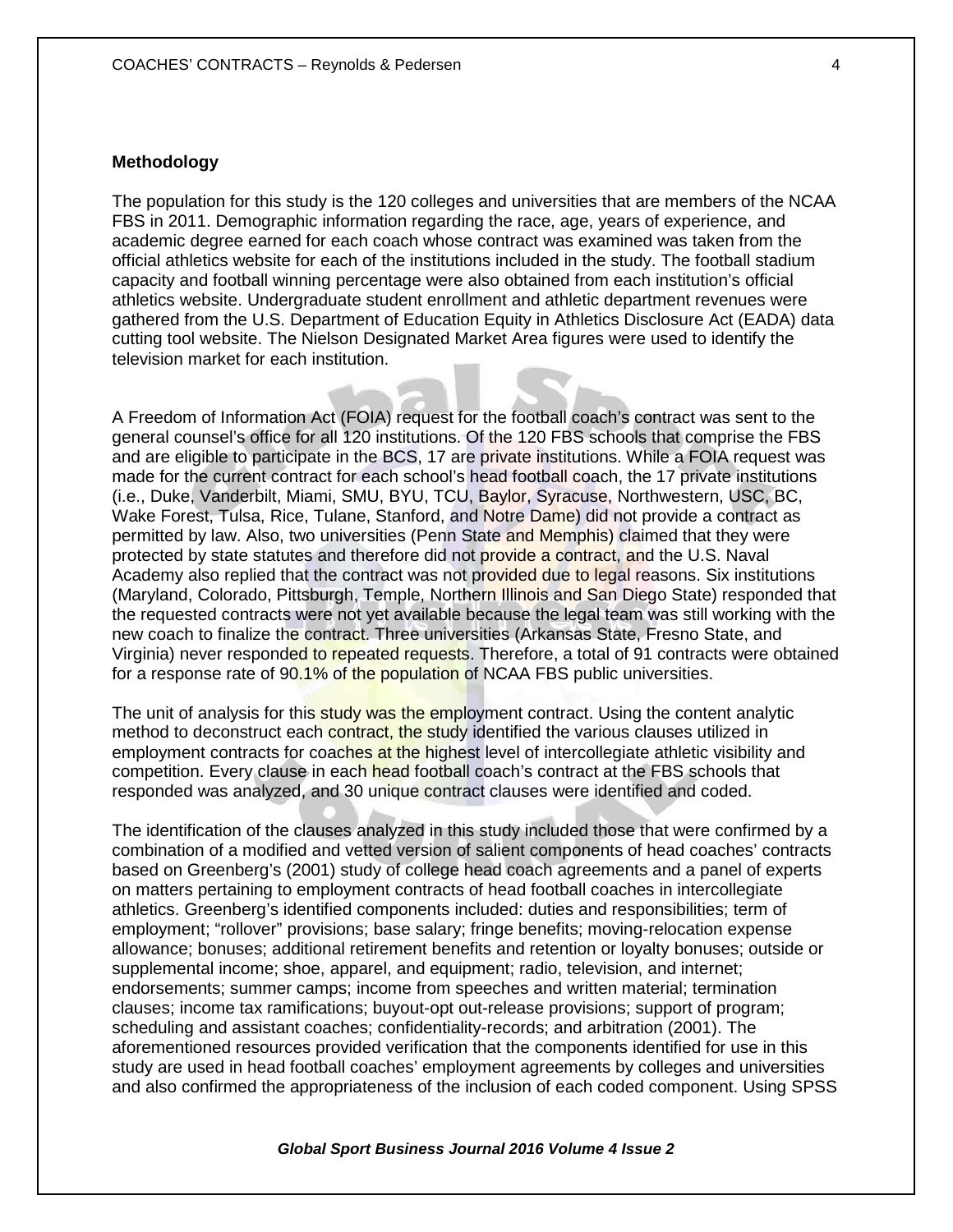Statistical Package 19.0, the properties of the large amounts of data gathered for this study were summarized and tabulated through the use of descriptive statistics (Healey, 2011).

The variables were coded by the primary researcher. Stempel (2003) postulated that in conducting a content analysis, multiple coders or a single coder can be used. The rationale for using one coder in this study is based upon the researchers' comfort level and familiarity with the codebook and legal jargon used in lengthy head coaches' contracts. To test intracoder reliability, a minimum of 10% of the documents are to be analyzed and coded twice. Agreement above 80% is considered acceptable (Stemple, 2003). Six weeks after the completion of the initial coding, 11% of the available contracts were selected and reanalyzed (e.g., recoded). The intracoder reliability testing determined that there were no agreement percentages lower than 93.5% for all the variables coded. Furthermore, the application of the Scott's Pi formula for chance agreement on the employment contract components resulted in agreement numbers no lower than .903. The overall observations were highly consistent (reliable) which provided assurance to the coder that the measures and protocols could be applied reasonably, consistently, and with confidence.

#### **Results**

Demographic information about the coaches and institutions included in this study illustrate the diversity within the NCAA Football Bowl Subdivision and therefore helps to develop a richer understanding of the unique interests of the parties negotiating these contracts. Of the 91 coaches contracts represented in this study, 89% of the coaches were Caucasian and 11% were African-American. The years of head coach experience ranged from 30 years for Frank Beamer at Virginia Tech to zero years for Will Muschamp (Florida), Kevin Wilson (Indiana), Darrell Hazell (Kent State), and Don Treadwell (Miami [OH]). The age of the coaches ranged from Bill Snyder (Kansas State) who is 71 years of age to Willie Taggart (Western Kentucky) who is 34. The majority of head coaches (61.5%) had a bachelor's degree, 36.3% had a master's degree, and 2.2% had a doctor of jurisprudence degree.

The undergraduate enrollment of the schools ranged from Arizona State with 54,277 students to the Air Force Academy with 4,619 students. The seating capacity of the football stadiums ranged from 109,920 at the University of Michigan to only 30,000 at Florida International, Akron, and Troy. The football attendance average over the past five years of the affiliated schools ranged from 109,920 (Michigan) to 12,406 (Eastern Michigan). The television market data for the affiliated FBS schools ranged from 17,707,200 households for Rutgers and Army to 120,200 for Wyoming. The overall football team winning percentage over the past five years ranged from Boise State with a team winning percentage of 92.4% to North Texas with a team winning percentage of 18.3%. The athletic department revenues of the study's schools ranged from \$150,295,932 (Texas) to \$9,462,946 (Louisiana at Monroe).

Coding of the 91 employment contracts determined that none of the agreements contained all 30 contract clauses. The range from greatest to least for the various provisions was 100% for term of the agreement and base salary clauses, to 1.1% for an employment investments clause. Table 1 provides a breakdown of the percentages that each component is included in the population of contracts.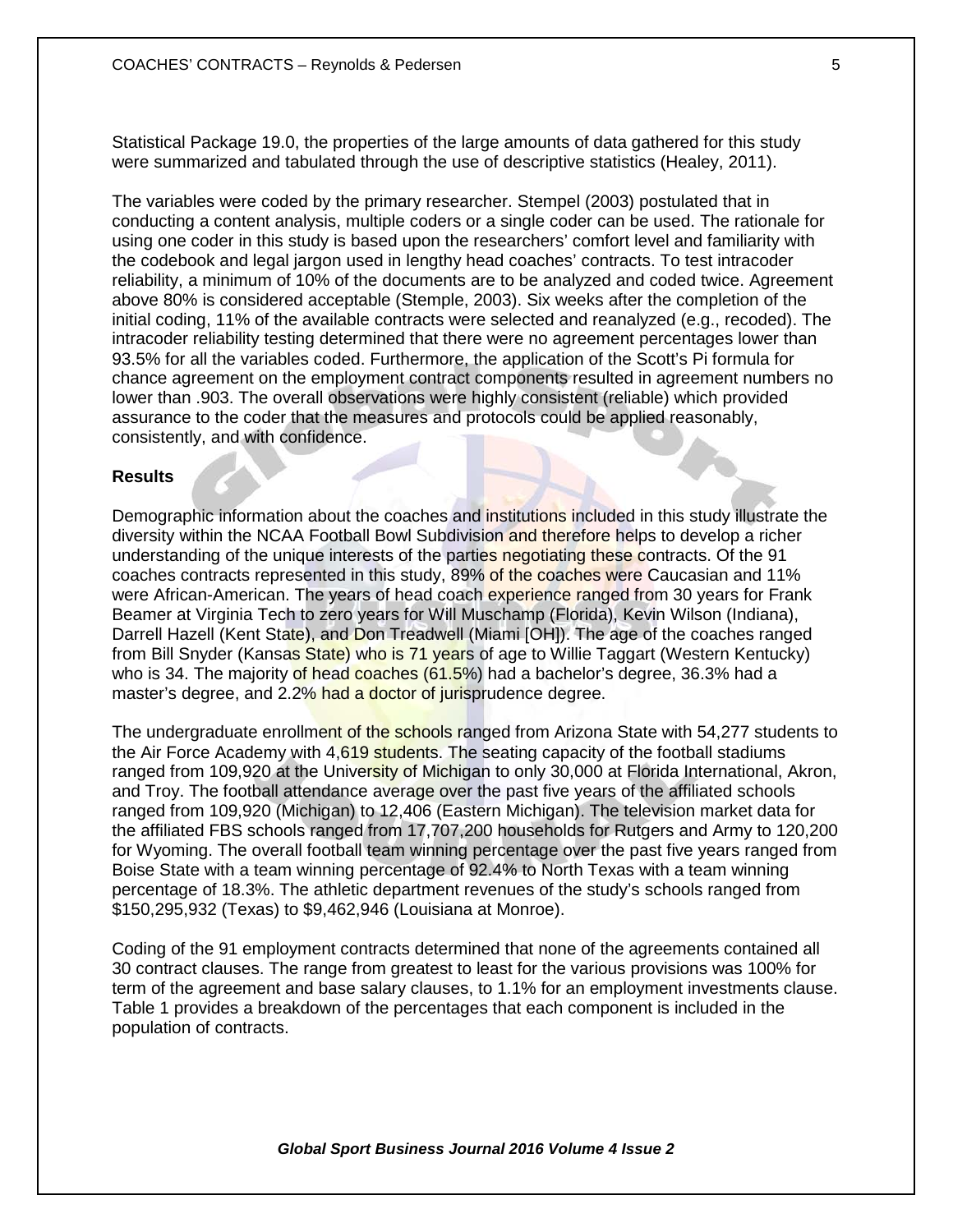| <b>Provisions</b>                            | <b>Number of Contracts</b> | Percentage of<br><b>Contracts</b> |
|----------------------------------------------|----------------------------|-----------------------------------|
| <b>Term</b>                                  | 91                         | 100%                              |
| <b>Base Salary</b>                           | 91                         | 100%                              |
| <b>Competitive Bonus</b>                     | 91                         | 100%                              |
| <b>Termination/Buyout</b>                    | 90                         | 98.9%                             |
| <b>Fringe Benefits</b>                       | 87                         | 95.6%                             |
| <b>Duties and Responsibilities</b>           | 86                         | 94.5%                             |
| <b>Outside Income</b>                        | 85                         | 93.4%                             |
| Radio, Television, Internet                  | 79                         | 86.8%                             |
| <b>Summer Camps</b>                          | 79                         | 86.8%                             |
| <b>Governing Law and Jurisdiction</b>        | 72                         | 79.1%                             |
| <b>Academic Bonus</b>                        | 69                         | 75.8%                             |
| Shoe, Apparel, Equipment                     | 59                         | 64.8%                             |
| <b>Hiring of Assistant Coaches</b>           | 59                         | 64.8%                             |
| <b>Income Tax Ramifications</b>              | 57                         | 62.6%                             |
| <b>Retirement/Retention of Loyalty Bonus</b> | 55                         | 60.4%                             |
| Severability                                 | 47                         | 51.6%                             |
| <b>Endorsements</b>                          | 44                         | 48.4%                             |
| <b>Notifying AD of Other Opportunities</b>   | 44                         | 48.4%                             |
| Waiver                                       | 44                         | 48.4%                             |
| <b>Speech/Written Material Income</b>        | 42                         | 46.2%                             |
| <b>Scheduling of Contests</b>                | 38                         | 41.8%                             |
| <b>Confidentiality of Records</b>            | 35                         | 38.5%                             |
| <b>Arbitration</b>                           | 27                         | 29.7%                             |
| <b>Relocation Expenses</b>                   | 25                         | 27.5%                             |
| <b>Opportunity to Consult with Others</b>    | 24                         | 26.4%                             |
| <b>Solicitation of Donor Funds</b>           | 20                         | 22.0%                             |
| Reassignment                                 | 18                         | 19.8%                             |
| <b>Rollover</b>                              | 11                         | 12.1%                             |
| <b>Support of Program</b>                    | 8                          | 8.8%                              |
| <b>Employee Investments Clause</b>           | 1                          | 1.1%                              |

#### **Discussion**

In the results section, the prevalence of various contracts clauses was identified. This section examines each of the clauses identified in this study and discusses the implications for both coaches and universities. Examples of the various clauses from the contracts are included as well.

## *Term of Employment*

The "term of employment" clause was one of three clauses to appear in 100 percent of the contracts studied. This is not surprising, as the term is considered an essential element of a specified sum per day/month/year employment contract (Perillo, 2003). The term is the length of time, typically in years, that the employment contract is to be in effect; identifying a specific starting date and ending date (Greenberg, 2001). If a term is not identified, courts will assume that employment is "at will" allowing either party to terminate the agreement at any time (Greenberg, 2001).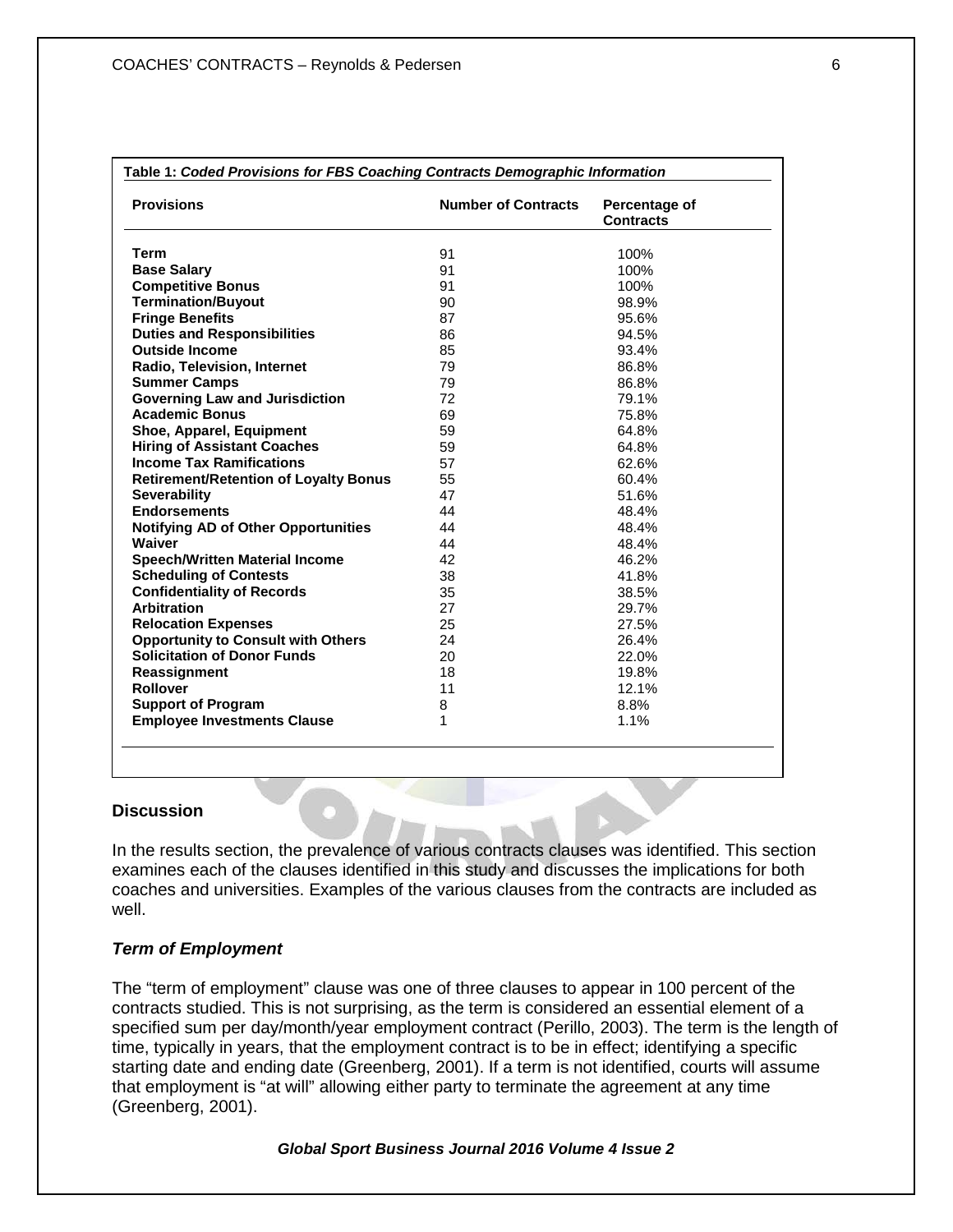The contracts contained several good examples of term of employment clauses. The contract between the University of Texas and Coach Mack Brown simply states that the university will employ him as its coach "for a term beginning September 1, 2007 and ending on December 31, 2016" (2007, p. 1). The term identified in the contract between the University of Cincinnati and Lyle "Butch" Jones allows for some flexibility for the end date based on potential team participation in bowl games, but is still identifiable:

Subject to the terms and conditions of this Agreement, the University will employ Coach as the head coach for the University's intercollegiate athletics football program (the "Program") for the period beginning December 16, 2009, and ending December 31, 2014 or two (2) days following any University postseason game of the 2014-2015 football season, whichever occurs later (2009, p. 1).

There is no ideal contract term; as in all contract clauses, the ideal term is whatever both parties are willingly agree to. A university may desire a long term of employment to create stability in a program, reward a successful coach, or to assure fans and donors that a popular coach will remain with the program. Coaches may negotiate a long term of employment to provide time to recruit several classes, giving them time to show that the improvement and success of the team is truly their own work product.

## *Base Salary*

A base salary clause specifies the amount of money the institution will pay the coach during the term of the agreement (Greenberg, 2001). Not surprisingly, 100% (91 of 91) of the contracts examined contained a base salary clause. For the employment agreement between George O'Leary and the University of Central Florida, the base salary clause provides: "An annual base salary of Two Hundred Twenty-Five Thousand Dollars (\$225,000.00), effective July 1, 2006, payable in equal installments at the end of each regular University pay period" (2006, p. 1).

Schools may set the base salaries of coaches with the salaries of the campus community in mind in order to avoid affecting the perceived academic mission of the institution (Greenberg, 2001). As a result, a school may set the base salary of a coach low in proportion to his overall compensation package and supplement his overall compensation with sources from outside of the university. However, a review of the employment contracts in this study brought to light aberrations to this norm. For example, the head coach contract for Greg McMackin at the University of Hawaii notes that the "University agrees to pay Coach as compensation for services rendered in the amount of \$1,100,004.00" (2008). Also, the University of Nebraska's contract with Mark "Bo" Pelini states, "In consideration of an annual salary of \$1,851,000.00, and the further agreements and consideration hereinafter stated, Coach agrees to perform the duties set forth herein" (2009, p. 2). Possible reasons for such inflated base salary figures may have to do with Hawaii's location off the mainland and Nebraska's longstanding tradition in football and its perceived importance within the state.

#### *Competitive Bonus*

The competitive bonus provision was also included in all (N=91) of the coaching contracts. Competitive bonuses are somewhat controversial, as they amount to additional payments for successful performance of the coach's job. From the university perspective, competitive bonuses are justified as incentive for the coach to perform well, as the institution ideally will reap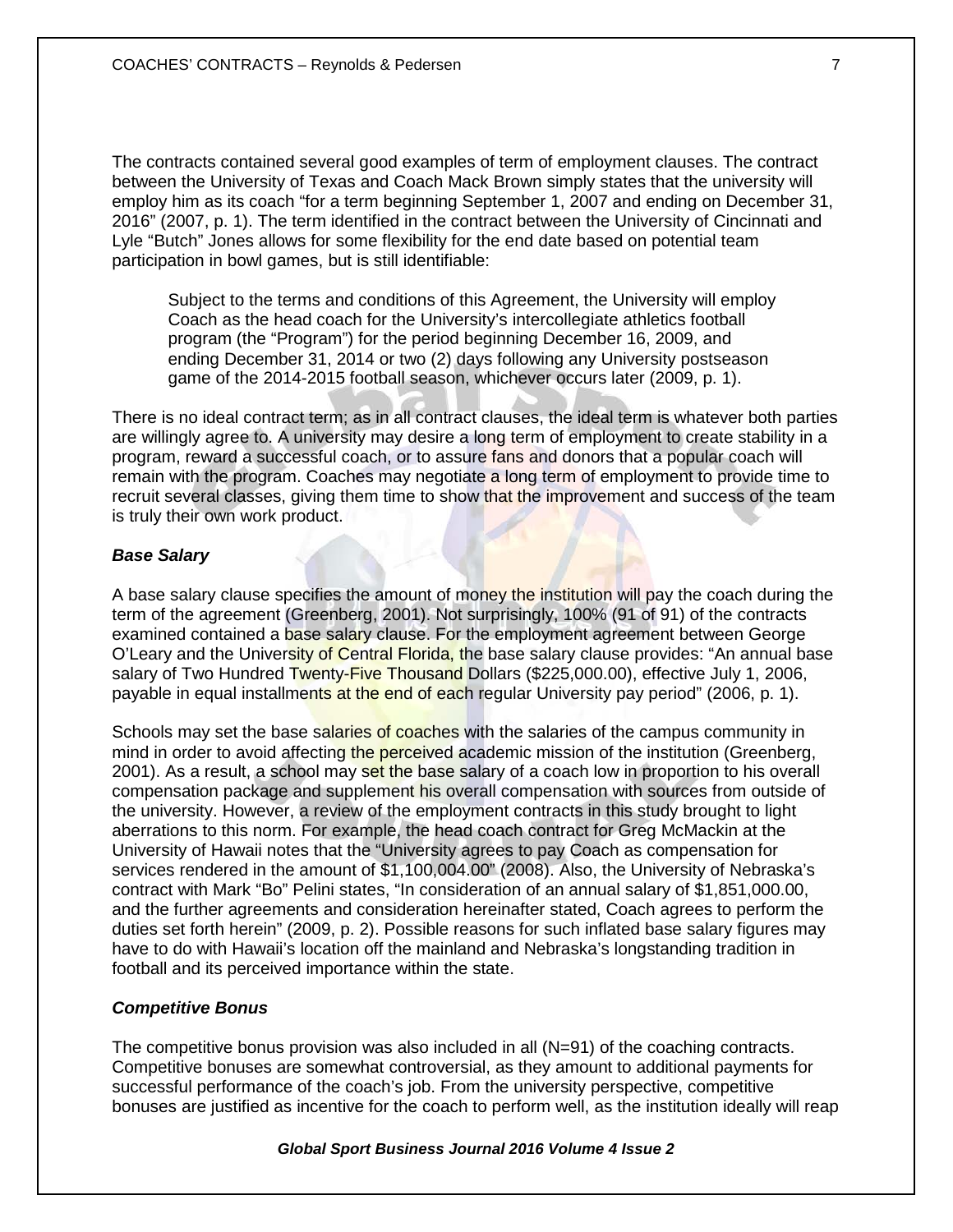the rewards in increased donations and revenues. From the coach's perspective, competitive bonuses provide another means for increasing income beyond salary limitations. Qualification for, participation in, or winning a post-season bowl game, the regular season win/loss record, and participating in or winning a conference championship were all included in this category. Bo Pelini's contract with Nebraska, for example, provides for \$850,000 in total competitive bonuses, including \$250,000 for winning the BCS National Championship Game (2006).

Additionally, some of the contracts revealed that bonuses would be provided to the head coach based upon whether the football program reaches ticket sale benchmarks. Bonuses paid to a coach for a program achieving a prescribed amount on ticket sales was also included here because of the close relationship that competitive success has on ticket sales. For example, Troy University's employment agreement with Larry Blakeney states that, "The Coach is expected to be actively engaged in the annual soliciting and selling of tickets. If the TROY football team exceeds 13,000 annual season ticket sales, the Coach will receive \$5,000" (2008). While winning is important in increasing ticket sales, the university may also desire a ticket sales provision because the NCAA has certain requirements regarding the average number of ticket sales in order for universities to remain at a certain level of competition (NCAA Manual, Bylaw 20.9.9.3). Moreover, the bottom line in college athletics, according to some scholars, is the ability for an athletics department to generate revenue (Sack, 2009; Sperber, 2004).

## *Termination Clause / Buyout Provision*

A termination clause was included in 98.9% (90 of 91) of the contracts examined in this study (the only school in this study that did not include a termination clause in its contract was Louisville). A termination clause details the circumstances under which an employer can terminate the employment agreement with an employee (Sharp, Moorman, & Claussen, 2010). Generally, the university desires maximum flexibility in terminating a coach with minimum payout. Conversely, the coach seeks limited and specific circumstances for termination and substantial compensation (Greenberg, 2001). The termination clause may be the most difficult term to negotiate in the entire coach's contract (Greenberg, 2001). The parties must be careful that the damages reflect a reasonable and adequate bargained-for amount that will not be construed by the court as a penalty or punitive (Greenberg, 2001).

### *Termination without cause*

Termination of the contract may be "without cause," generally occurring when the coach does not live up to the unwritten expectations for the football program. Termination without cause is also known as a "buy out", whereby the party who wishes to prematurely terminate "buys out" the remainder of the agreement (or some other amount specified as liquidated damages). Typically, the university is focused on containing the amount of damages it will be required to pay to the coach, while the coach negotiates this clause as a type of "loser's insurance" which will provide enough compensation to cover lost contract expectations and time to find a replacement position. While historically termination clauses protected the coach when the university sought to end the coaching relationship prior to the completion of the contract term, contemporary contracts are more likely to contain reciprocal termination clauses. In this study, the University of Mississippi was the only school that did not require the coach to pay the university if the coach left the university before the end of the contract term. The Rich Rodriquez settlement for \$4,000,000 with West Virginia University after he breached his contract to become the head football coach at the University of Michigan is an excellent example of the need for the university to include a reciprocal termination clause in order to be compensated for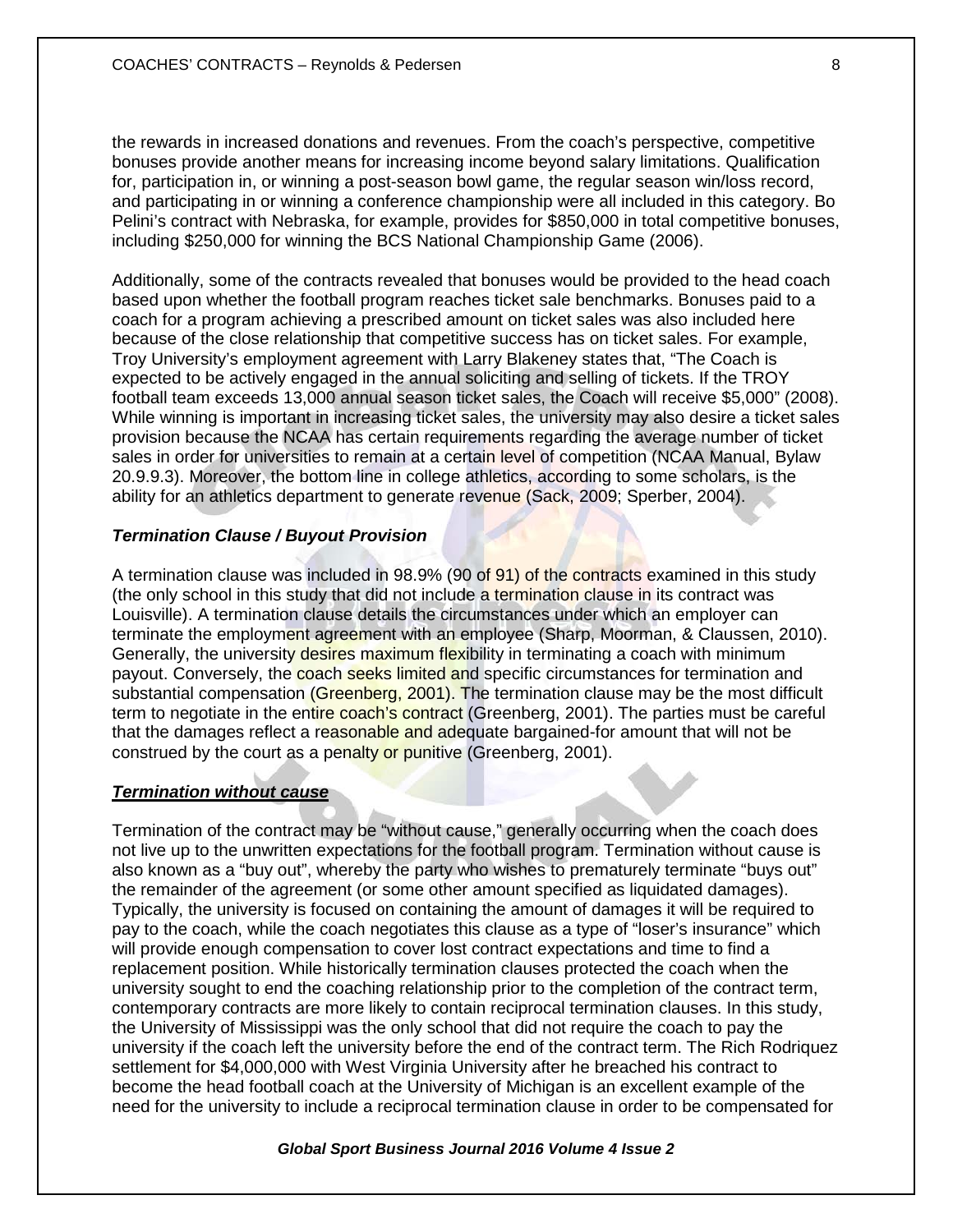the huge investment in salary, benefits, and bonuses that institutions make in their football coaches (*See* Complaint, 2008). The contract between the University of South Florida and coach Skip Holtz provides an example of a reciprocal termination clause:

In the event that Coach voluntarily terminates this Agreement or his employment with the University without cause, Coach shall pay the University as liquidated damages the following: If Coach terminates the Agreement between now and December 8, 2011, Coach agrees to pay One Million Dollars and Zero Cents (\$1,000,000). If Coach terminates the Agreement between December 9, 2011 and December 8, 2012, Coach agrees to pay Five Hundred Thousand and Zero Cents (\$500,000). If Coach terminates the Agreement between December 9, 2012 and December 8, 2013, Coach agrees to pay Three Hundred Thousand (\$300,000). Upon notice of termination by Coach, the University shall be relieved from all future obligations under this Agreement. . . . In addition, Coach will be asked to not contact current USF football recruits for one-year. Termination by University: In the event that the University terminates . . . the University shall be to continue to provide the Base Salary to Coach as set forth provided for in Paragraph 3 above (exclusive of benefits), as if Coach were fully performing his duties until the expiration of the agreement. . . . In the event of termination for cause, the University shall only be obligated to pay Coach one month of his Base Salary (2010, pp. 10-11).

## *Termination for cause*

Employment contracts will also include a "termination for cause" or "just cause" provision. Termination for cause means that the institution is justified in terminating the relationship, is not considered a breach of contract, and generally is not required to pay damages. Defining the reasons an institution may terminate for cause may be one of the most contentious discussions in the contract negotiation process. Although failure to perform duties may be a straightforward reason to dismiss a coach for cause, other causes such as "bad behavior" will require significant definition (Greenberg, 2001). Typically, the university will prefer generalizable language such as "willful fraud" or "moral turpitude" to broadly protect the reputation of the institution and integrity of the athletics department and football program. On the other hand, the coach is likely to desire specific actions very narrowly defined (*See, e.g., O'Brien v. Ohio State University*, 2007 Ohio 4833).

## **Fringe Benefits**

A "fringe benefits" provision was included in 95.6% (87 of 91) of the contracts examined in this study; only four coaching contracts (Florida State, Mississippi, Mississippi State, and Troy) did not include this clause. Expected employee benefits would include health insurance, paid vacation, and retirement, but fringe benefits typically include items such as country club memberships, use of an automobile or game tickets to university athletic events (Greenberg & Smith, 2007). Provisions of this kind help the institution attract competitive coaches, support coaches' recruiting and fundraising efforts, and provide additional compensation to the coach. Because competitive success in college football generates a great deal of money to an athletics department, appropriately compensating an effective head coach is a high priority for schools as indicated by the compensation packages provided to head coaches (Greenberg, 2001). An example of a fringe benefits provision is provided in the contract between the University of Wisconsin and former coach, Brett Bielema: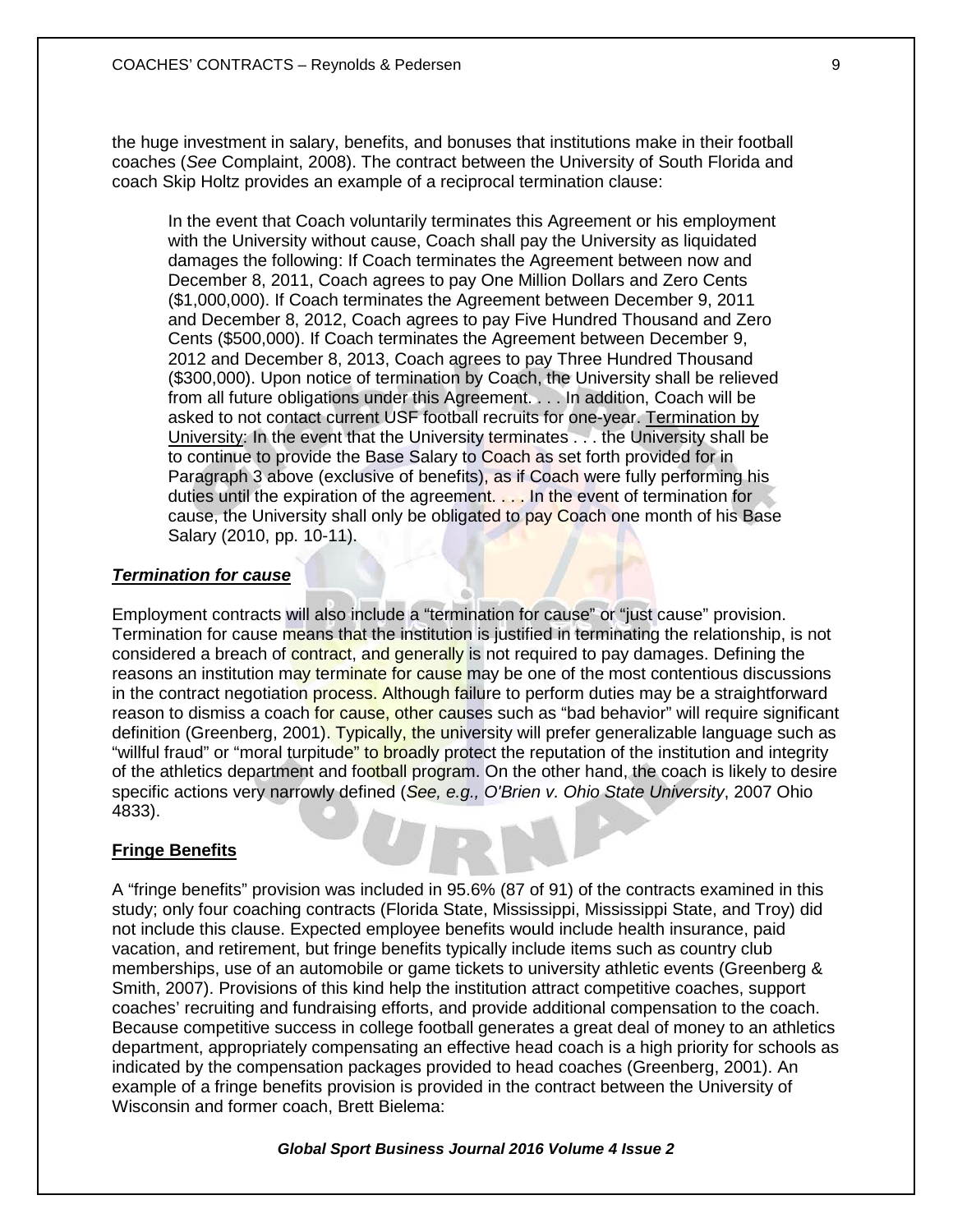As additional compensation, the Division shall provide to Coach, either directly or indirectly or through the University of Wisconsin Foundation: 1) use of one (1) automobile or annual car allowance in the amount of \$4,200 paid in twelve (12) monthly installments each year during the Term of this Agreement; and 2) an individual gold play country club membership, including initiation fees, annual user fees, assessments and annual membership fees. If Coach is married during the term of this Agreement, he will be entitled to two (2) automobiles or car allowances as described above and a family golf play country club membership (2005, p. 2).

The common inclusion of fringe benefits clauses may indicate that these perquisites are expected by coaches, even as coaches' salaries continue to climb higher. There appears to be a relationship between the reputation, success and salary of the coach and the amount and value of fringe benefits included in the contract. For example, the agreement between Nick Saban and the University of Alabama includes:

As additional compensation to Employee as Head Coach, during each Contract Year upon reasonable advance notice the University shall furnish or otherwise make available to Employee a non-commercial airline airplane for Employee's personal, non-business travel for a maximum of twenty-five (25) hours of flight time (2007, p. 20).

## *Duties and Responsibilities*

Duties and responsibilities provisions are considered to be critically important, as job descriptions need to be clearly communicated to avoid confusion and conflicts between the coach and university (Sharp, Moorman, & Claussen, 2010). In concert with this assertion, this study found that the duties and responsibilities clause was included in 94.5% (86 of 91) of the contracts. Duties and responsibilities determine the obligation owed to the institution by the coach in exchange for the compensation provided by the institution. "From the university's perspective, a listing of specific duties is advantageous especially in attempting to enforce the termination provisions for just cause, i.e. failure to perform the duties and responsibilities specifically assigned" (Greenberg, 2001, p. 155). The absence of specific job requirements in the employment contract can hinder an athletic director's ability to hold the coach accountable. Similarly, the coach would ideally like notice of the expectations and responsibilities associated with the position in order to fulfill his duties and obligations under the contract. The University of California Los Angeles (UCLA) contract with Rick Neuheisel provides an example of a general, unenumerated duties and responsibilities clause:

Coach agrees and hereby does accept employment in this position and agrees faithfully and diligently to devote substantially his full time to the performance of the duties of this position, including, at the direction of the UCLA Director of Intercollegiate Athletics (hereinafter "Director"), as the Director may reasonably request, cooperating with any third parties with whom University has contractual agreements (2007, p. 1).

Overall, there were five coaching contracts (Tennessee, Louisville, Minnesota, Mississippi, and Mississippi State) that did not contain an explicit duties and responsibilities provision.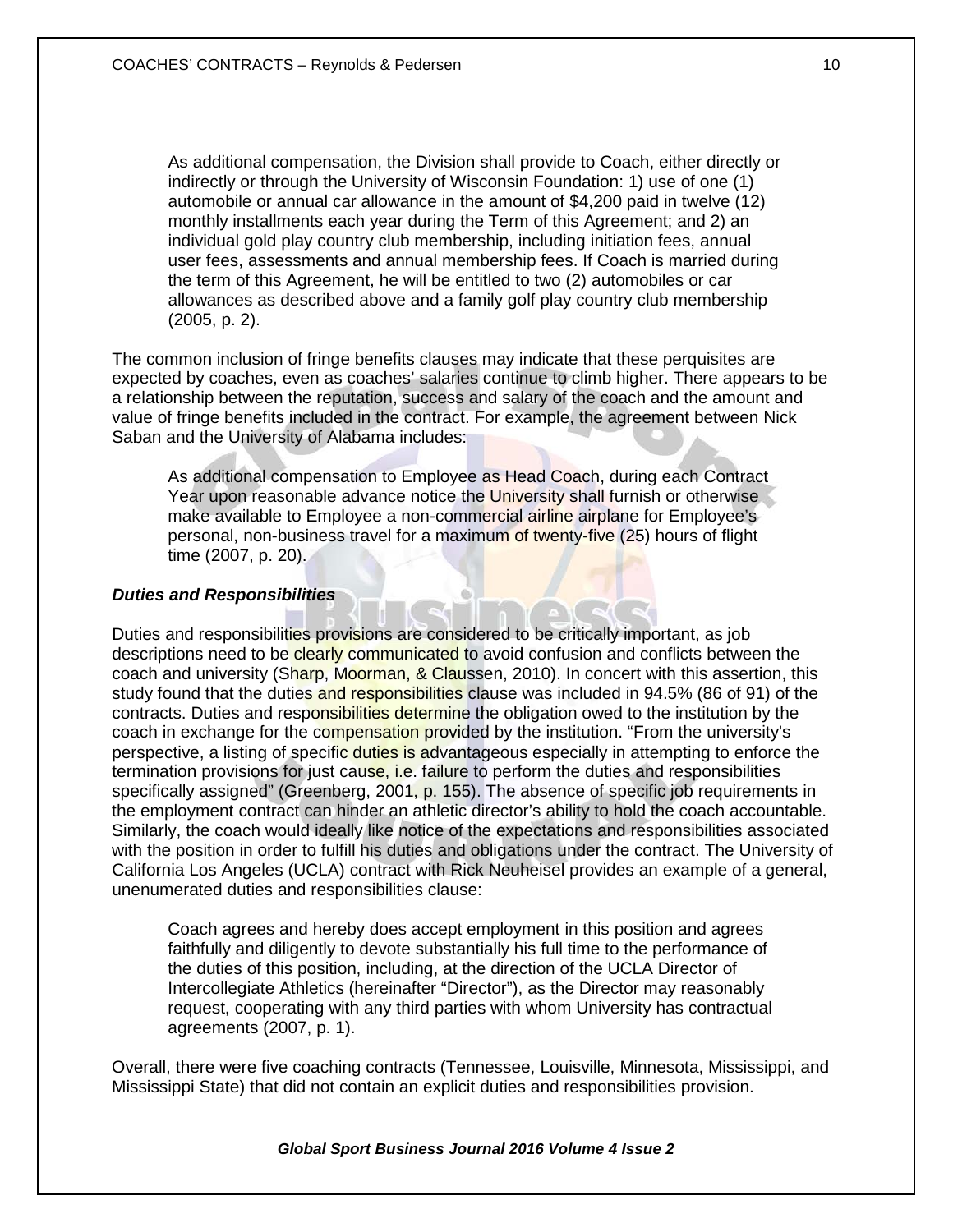## *Outside Income Disclosure*

The outside income disclosure provision, included in 93.4% (85 of 91) of the contracts examined, is utilized in coaches' employment agreements so that schools can ensure that coaches are not using their affiliation with the school or the school's brand to earn additional money that the school is not aware of. Additionally, NCAA bylaw 11.2.2 mandates that coaches provide a "written detailed account annually to the president or chancellor for all athletically related income and benefits from sources outside the institution" (NCAA Manual, 2012-2013, p. 47). An example of this clause is the agreement between Kentucky and its now former coach, Joker Phillips:

Coach agrees to provide a written detailed account to the Director of Athletics and the President of the University at least once annually, or more frequently upon request, for all athletically related income, compensation, gratuities or benefits from any and all sources outside the institution or for the use directly or by implication of the University's name or logo in the endorsement of commercial products or services for personal gain; in addition, Coach agrees that the approval of all athletically related income and benefits shall be consistent with the University's policy related to outside income and benefits applicable to all fulltime employees (2010, p. 6).

The schools that did not include this provision in their contracts were Louisville, Auburn, Tennessee, South Florida, and Mississippi State. It would appear that these institutions are in violation of NCAA Bylaw 11.2.2 which requires that "Contractual agreements, including letters of appointment, between a full-time or part-time athletics department staff member…and an institution shall include" the athletically related income disclosure stipulation (NCAA Manual, 2012-2013, p. 47). This error may be due to confusion related to the repeal of a previous NCAA bylaw that required the coach to request permission in writing and obtain written approval from the chief executive officer prior to receiving any athletically-related income and benefits from sources other than the institution (*See* Greenberg, 2001). Currently, NCAA Division I coaches are required to comply with the institution's own policy related to outside income and benefits for all employees (NCAA Manual, 2012-2103, p. 47) which may or may not require prior written approval. Omission of the prior approval requirement may have led to omission of the annual written accounting provision as well.

Although NCAA rules no longer require prior written approval for coaches' to receive athletically related outside income, it may still be in the best interest of the university to negotiate such a clause. While athletics related outside income provides additional sources to supplement coaches' pay without triggering legislative restrictions or further draining the institution's resources, the institution is still advised to be informed of potential conflicts of interest or significant influences over the coach (Greenberg, 2001). The institution may also have concerns about the coach's ability to give 100% to his university position when others contributing substantial sums demand the coach's time and attention. Ideally, the institution already has a policy in place that requires all employees to comply with procedures prior to engaging in any entrepreneurial or business ventures separate from their university position. The following clause from the contract between Florida International University and Mario Cristobal illustrates expectations for compliance with university policy:

Head Football Coach shall obtain prior approval of all athletically related income from sources outside the University in accordance with the University's Outside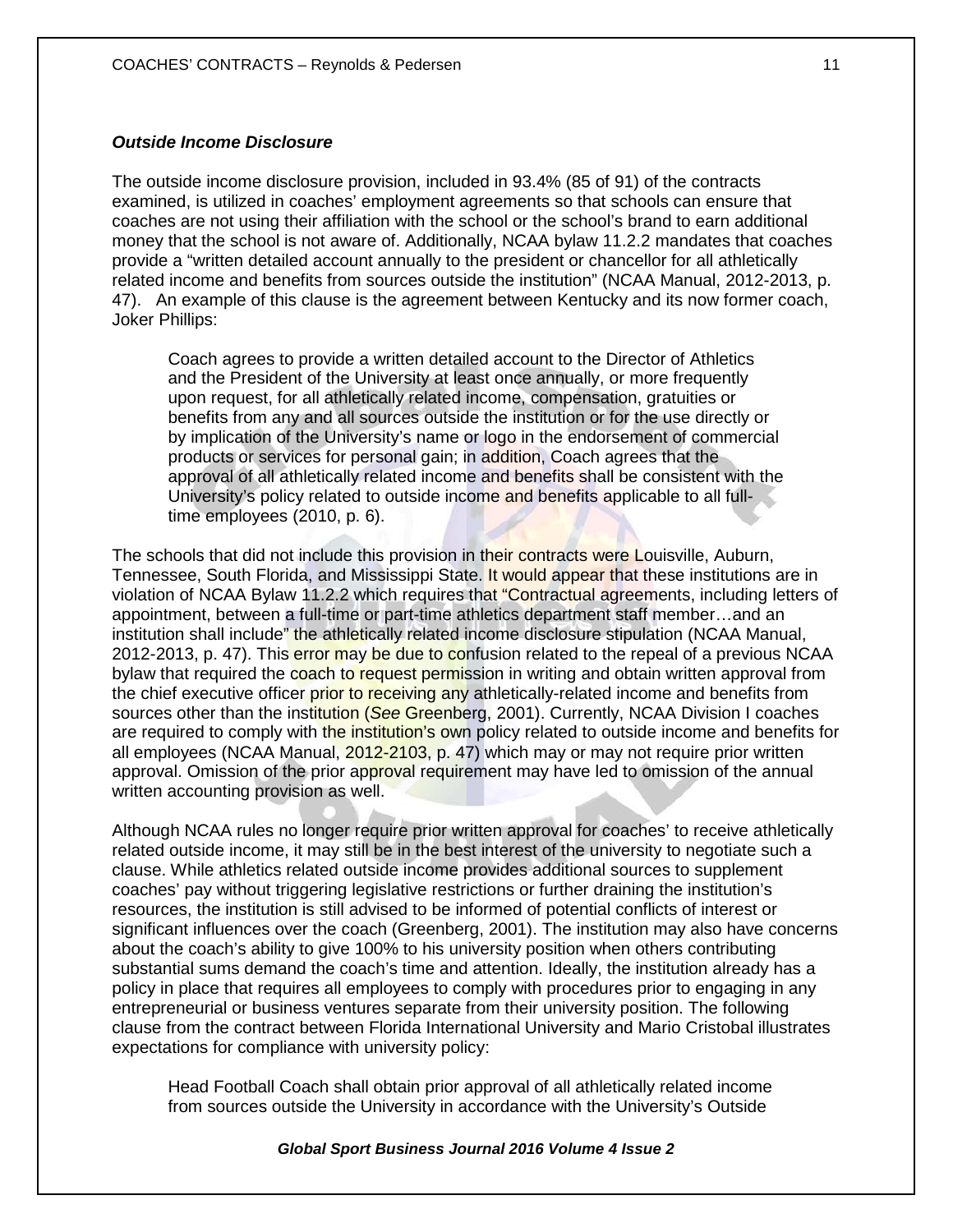Employment, Conflict of Interest Policy, NCAA regulations, and the Florida Public Employee Code of Ethics, Chapter 112, Florida Statutes (2006, p. 2).

#### *Radio, Television, and Internet*

The radio, television, and internet clauses were included in 86.8% of the employment contacts examined. The use of this provision is common in today's contracts as it connects the coach and school with the fans (Greenberg, 2001). With the extensive and ever expanding use of the mass media, new media, and social media by sport executives, this type of clause will increasingly be a staple in employment contracts for years to come as a revenue generation vehicle (Sack, 2008). There are a variety of ways to structure radio, television and internet clauses which can create significant revenue for institutions as well as additional income opportunities for the coach in most cases (Greenberg, 2001).

The university retains the most control when it owns all rights to the programming as well as production and marketing. In this situation, the contract clause may require the coach to make a fixed number of appearances in exchange for a fixed payment. Some institutions may require the coach to recruit potential sponsors or even make commercial endorsements on behalf of program sponsors (Greenberg, 2001). Coaches may have more control or latitude in this type of arrangement, ranging from a talent fee to a percentage of the production revenues.

The findings from this study revealed that 13% of the employment contracts used in this study did not include the radio, television, and internet clause. Some of these coaches may have independent contracts with media sources that are separate from the university employment contract and therefore nothing is reflected in the employment contract (Greenberg, 2001). A less likely scenario may be due to institutional reliance on boilerplate from past contracts and a failure to update their contracts to reflect current market trends. Technology-based multimedia and various ways to utilize new and social media to promote college sports make it important for schools to implement new media into their marketing and promotion strategy and update their coaches' contracts to reflect these changes in how their programs are marketed to the public. Another possible explanation is that the institution and/or coach does not see any potential for additional media revenue for that product in that particular marketplace, rendering a radio, television, and internet clause unnecessary.

#### *Summer Camps*

Summer camps are another area that presents potential for significant additional sources of revenue for the institution as well as additional sources of income for the coach. A summer camp is defined as a program that invites others (not members of the university team) to pay for coaching and participation in training, games and other fun activities, for a limited duration of time. Summer camps are not exclusively limited to the university summer break, and may be offered during other times such as winter break, spring break, or other holiday periods. Like radio, television, and Internet clauses, the summer camps clause was present in 86.8% of the employment agreements examined.

The ownership of the camp generally dictates the type of clause included in the contract. Universities have the most control over camps that are owned by the institution. In this case, the coach may be paid an additional fee for services rendered in directing, promoting and supervising the camp.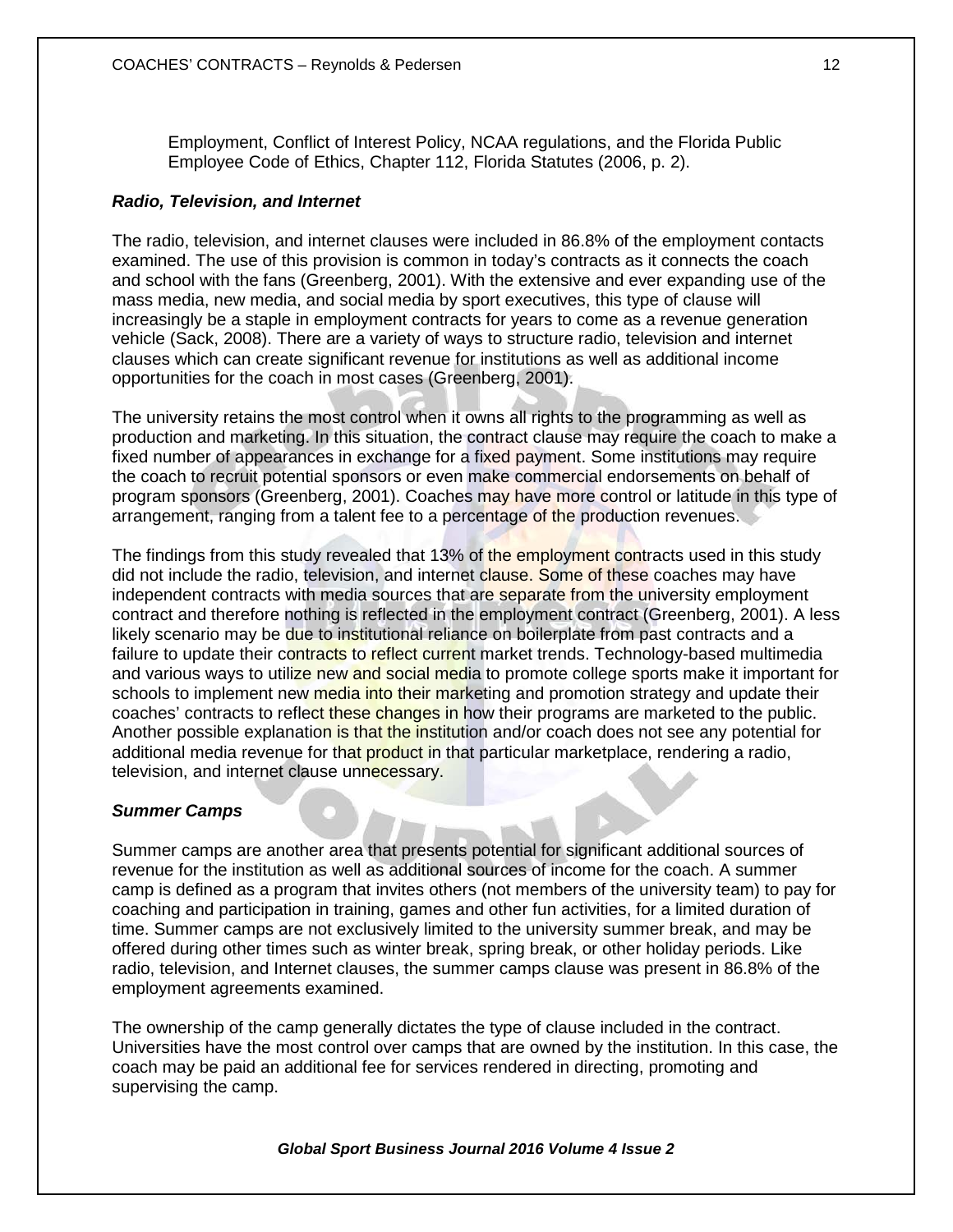Coaches are likely to try to maintain independent ownership for camps, collaborating with the university or operating independently at sites off-campus. Historically, universities allowed coaches to conduct sports camps on campus and retain the money from such income (Greenberg, 2001). Scholars such as Sperber (1990) have criticized the ability of coaches to make money off of universities in this way. The coach will likely try to negotiate a clause that provides use of the university's facilities for summer camp without cost (typically for the use of courts or fields) or at a minimum or reduced cost (for dormitories or dining services).

Coaches that independently own and operate off campus camps retain the greatest level of control over their potential additional revenue generation. Issues that should be addressed in this situation generally concern use of the university's intellectual property (i.e. school name, school colors, or logos).

Contracts that did not include a summer camps clause (13%) may have not included it because separate university policy clearly identifies the relationship between the institution and the camp, and specifies appropriate policies and procedures to be followed.

## *Governing Law and Jurisdiction*

The governing law and jurisdiction clause was found in 79.1% of the contracts in this study. This clause is utilized to clearly communicate to the school and coach the venue that would be used to hear a dispute between the two sides (Caughron, 2010). Generally considered to be an essential and routine clause in business contracts, university attorneys are wise to include these types of provisions so that there is no ambiguity regarding where and how disputes between the parties will be heard. An example of a school that included this provision is Auburn University with its former coach, Gene Chizik:

This agreement shall be governed by and interpreted and enforced in accordance with the laws of the State of Alabama (without regard to any conflict of laws provision). Coach consents to the jurisdiction of any court of the State of Alabama and any federal courts in Alabama, waiving any claim or defense that such forum is not convenient or proper (2008, p. 24).

It is somewhat surprising that 21% of the contracts examined did not contain this clause as it is considered to be an essential and routine contract provision. It is possible that institutions that have not experienced a situation that resulted in litigation against their head football coach simply assume that local jurisdiction will always be granted. The previously mentioned highprofile case between Rich Rodriguez and the University of West Virginia should have provided some notice, as jurisdiction was the first legal issue to be decided in that case (*See West Virginia University Board of Governors v. Richard Rodriguez*, 2008). Rodriguez' contract did not specify jurisdiction, and he immediately petitioned the court to remove the case to federal district court based on diversity jurisdiction because he had established residency in Michigan. Ultimately, the court determined that West Virginia state court had jurisdiction over the matter (*West Virginia University Board of Governors v. Richard Rodriguez*, 2008).

Schools should not wait until they experience dilemmas that motivate them to update their coaches' employment agreements, and should include important provisions such as the governing law and jurisdiction clause in their written contracts. From the coach's perspective, it is also possible that savvy coaches intentionally negotiated to eliminate a jurisdiction clause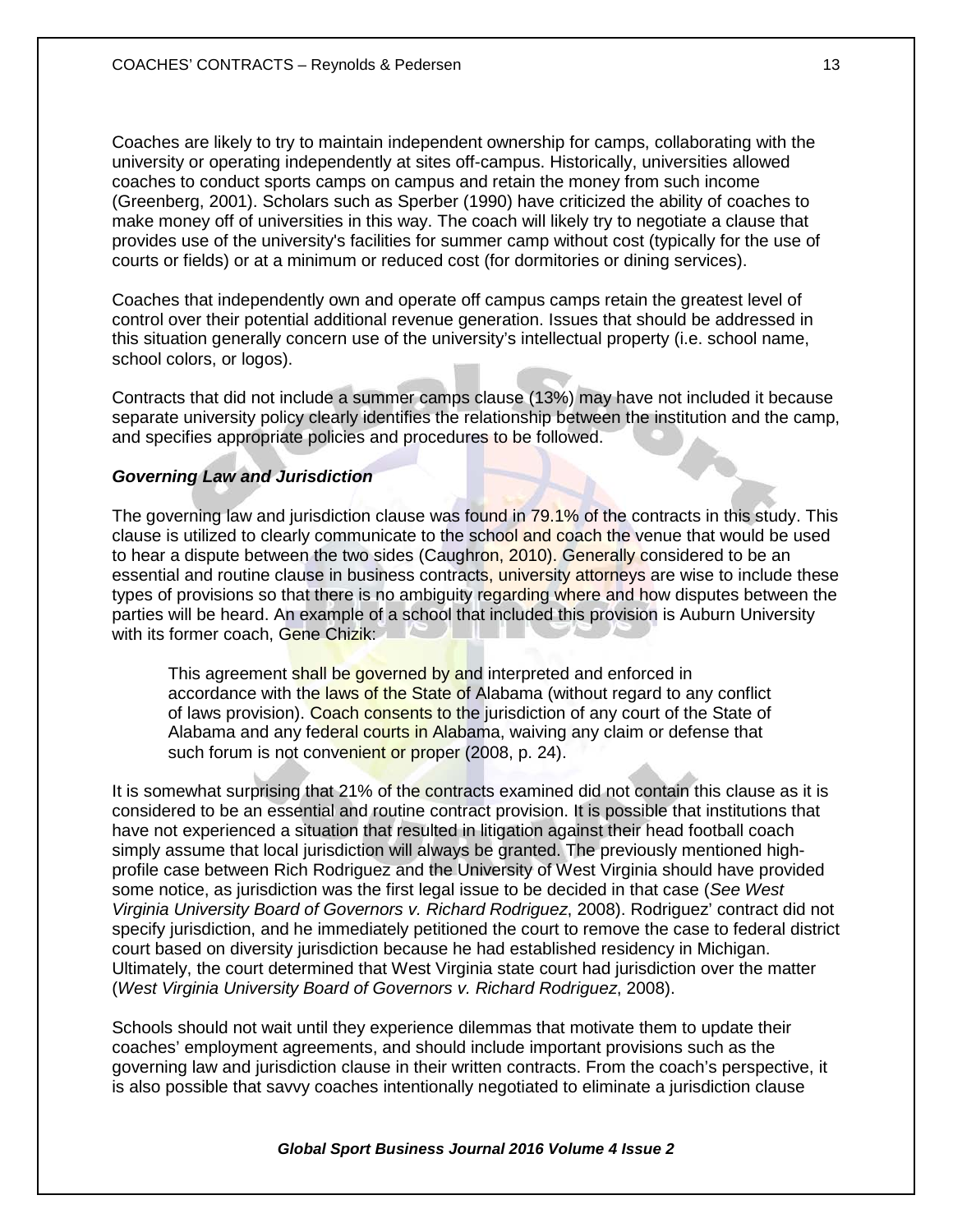proposed by the institution, preferring the option to file claims in federal court should they move out of state upon termination.

## *Academic Bonus*

The academic bonus provision was included in 75.7% of the contracts used in this study. Clauses of this kind benefit the university by promoting a perception of emphasis on the academic performance of student-athletes as well as providing an additional fixed amount beyond salary to the coach for his team's success in the classroom. An example of an academic bonus provision is included in the contract between the University of Georgia and its coach, Mark Richt:

Richt shall be eligible for a bonus equal to \$50,000, less normal deductions (the Academic Bonus), if the Team finishes in the top 33% of the Southeastern Conference football teams in both Graduation Success Rate (GSR) and Academic Progress Rate (APR), as determined by the University (2006, p. 8).

Academic bonus clauses have become controversial. Research has shown that the presence of an academic bonus provision in a coach's contract does not raise the performance level of football student-athletes (Green, 2008). While an institution might perceive an academic bonus as a legitimate incentive for a coach to promote academic excellence within the football program, critics can counter that NCAA rules such as the APR mandate that student-athlete academic performance is a job requirement. Similarly, the bonus of \$1,000 that Kent State University (KSU) pays to head coach Darrell Hazel for his team's achieving a grade point average of 2.5 might leave the school open for criticism that its head coach has bonus incentives in his contract rewarding him for meeting a less than spectacular academic benchmark.

Academic bonus clauses give credence to arguments made by scholars such as Sperber (2004) who argue that the NCAA exploits student-athletes and professionalizes amateur athletics. Almost one-fourth (24%) of the contracts examined did not contain an academic bonus clause. The clause may have been omitted because facilitating an environment that is conducive for student-athletics to excel academically and seeing their players graduate is a basic job duty of the college coach, rather than something for which a reward should be provided to the coach.

## *Hiring of Assistant Coaches*

A clause giving control to the coach for the hiring of assistant coaches was included in 64.8% (59 of 91) of the contracts examined in this study. From the coach's perspective, this clause allows the coach to better create his own team culture, establish a coaching philosophy, and better control his own success by choosing the assistant coaches that he feels best able to work with and trust. On the other hand, the institution gives up significant control, and may even set itself up for future issues (*See, e.g., Williams v. Smith*, 2012).

Institutions may be well advised to carefully consider whether granting exclusive hiring authority to a football coach can create a slippery slope. An example of a clause that grants significant and extended power to the coach, beyond the hiring of assistant coaches, is the provision in the contact between North Carolina State University and former coach Tom O'Brien:

The COACH shall have the opportunity to advise the Director of Athletic with respect to the selection and hiring of individuals, including but not limited to hiring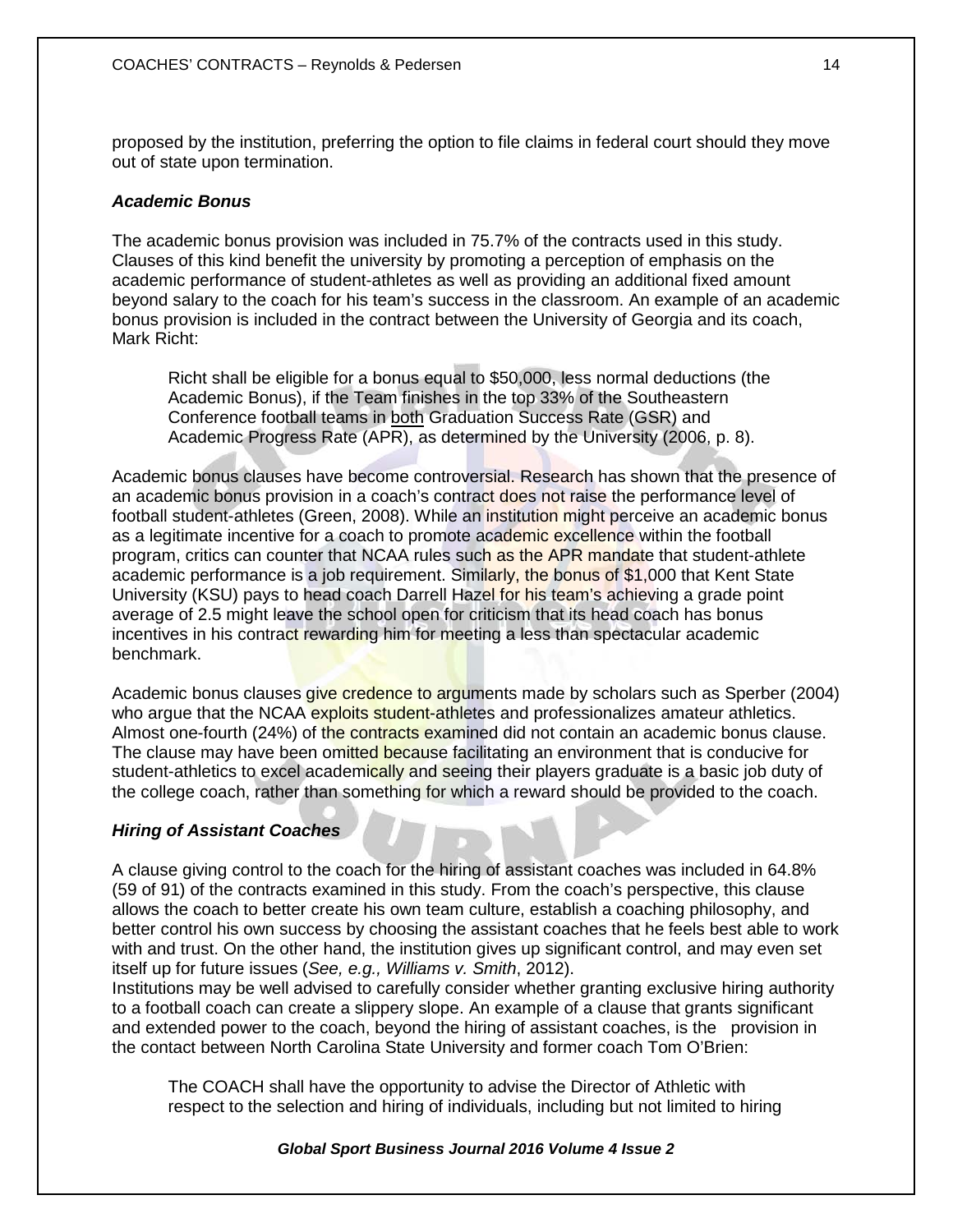for the following positions, should such selection and hiring occur while the COACH is the Head Football Coach: Sports Information Director; Director of Sports Medicine/Football Trainer. . . . COACH shall also have the opportunity to advise appropriate decision makers with respect to the selection and hiring of the Director of Athletics, should such selection and hiring occur while COACH is the Head Football Coach (2008, p. 6).

A better construction of this clause, from the university perspective, is to stipulate that the head coach has the ability to recommend (i.e., rather than hire) to the athletic director the hiring or termination of their assistant coaches. As coaches of high profile programs become more powerful politically on campus, this construction protects the authority of the athletic directors to make final hiring decisions of assistant coaches. Additionally, schools that have not included this clause should add it as it serves to maintain institutional control by requiring the head coach to follow a chain of command before adding personnel to their staff (thereby avoiding the *Williams v. University of Minnesota* debacle).

# *Shoe, Apparel, and/or Equipment Clause*

A shoe, apparel, and equipment provision is contained in 64.8% of the contracts in this study. Shoe, apparel, and/or equipment contracts identify rights related to use of particular products, and are typically negotiated between schools and manufacturers (Greenberg, 2001), so it may be unnecessary to include these provisions within an individual coach's contract. However, a school that has a shoe, apparel, and/or equipment contract may want to include a provision in the coach's contract to affirm the school's expectation that the coach and his student-athletes will wear the brand that the school has partnered with according the school's corporate contract(s). Additionally, the school may choose to include a clause within the employment contract that incorporates by reference the sponsor/institution shoe, apparel and/or equipment contract to clarify the expectation that the coach abide by the terms of that agreement. Conversely, the coach may want to include any additional payments, merchandise, or allowances provided by the university's shoe, apparel, and/or equipment contract as benefits or perquisites in his employment contract (*See Rodgers v. Georgia Tech*, 1983).

When a school does not have an exclusive shoe, apparel, and equipment contract for the entire program, it may be possible for the coach to negotiate independently with manufacturers to pay the coach and/or provide shoes, apparel, and/or equipment for the program (Greenberg, 2001). In these situations, the coach may want to include a clause that allows the coach to require the team to utilize those goods exclusively.

# *Income Tax Clause*

Football coaches are among the highest paid employees of a university, and as such the means of compensation can be quite creative. Deferred compensation, elective retirement benefits, bonuses, perquisites, and other benefits may trigger special income tax considerations (Greenberg, 2001). Clearly stipulating in the employment contract which party is responsible for paying these taxes avoids any misunderstanding or potential litigation. An example of an income tax provision – which was in 62.6% of the contracts – comes from the contract between the University of North Texas and Patrick McCarney:

The compensation payable pursuant to the Agreement shall be subject to reduction by all applicable withholding, social security and other federal, state,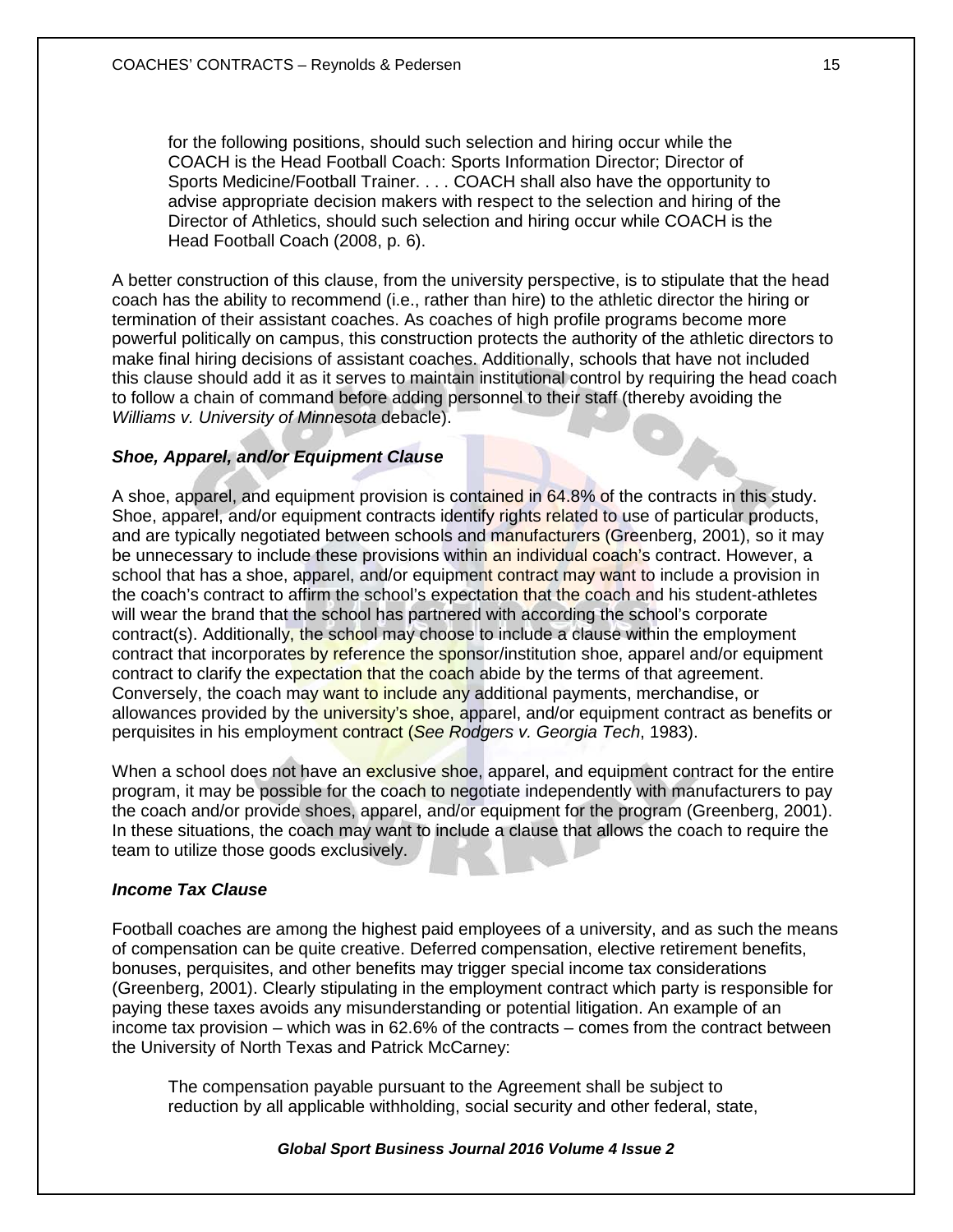and local taxes and deductions. . . . Coach McCarney shall be responsible for any income tax liability incurred as a result of salary or other benefits provided by this Agreement (2010, p. 4).

## *Severability Clause*

Just over half, 51.6% (47 of 91), of the contracts examined contained a severability clause. A severability clause protects both parties to the contract by making all contract terms independent of each other – if a term in the contract is determined to be invalid or unenforceable, the other terms of the contract as a whole will not be rendered invalid or unenforceable (Garner, 1999). Because a severability clause is generally considered to be a standard, essential term of a basic contract, it is a bit surprising that only half of the contracts contained this clause. The University of Arkansas' contract with now former head coach Bobby Petrino provides an example:

If any provision of this Agreement or any amendment hereto is declared invalid or unenforceable, such provision shall be deemed modified to the extent necessary and possible to render it valid and enforceable. The unenforceability or invalidity of any provision, however, shall not affect any other provision of this Agreement or any amendment hereto, and this Agreement any amendments hereto shall continue in full force and effect, and be construed as if such provision had not been included, or had been modified as above provided, as the case may be (2007, p. 24).

#### *Endorsement Clause*

An endorsement clause was identified in 48.4% of the contracts examined. Successful coaches that have big personalities or are popular with the media may seek opportunities to leverage their personal brand and reap additional income by endorsing products or services. Schools, on the other hand, have to be sensitive of their public image and reputation. The school must also be protective of its whole department or university-wide contracts, as well as the value of its marks for licensing. While the coach seeks to capitalize on his position as football coach, the institution may not want the coach to be able to associate the institution or program with a product endorsement (Greenberg, 2001). Institutions may try to require that the coach get permission from the school prior to agreeing to endorse any service or business to insure that the coach's association with any company or product would not reflect poorly on the school or compete directly with existing university contracts. An example of an endorsement clause is included in the contract between Indiana University and Kevin Wilson, which states:

*Commercial Endorsements*. Subject to obtaining advance written approval of the Director of Athletics (which approval will not be unreasonably withheld), the Employee may undertake commercial endorsements of products and services that are not in conflict with his obligation in this Section 4.05 in which he identifies himself as the University's head football coach . . . all such agreements must cease at the earlier of the termination of this Agreement or when the Employee is no longer the head football coach (2011, p. 9).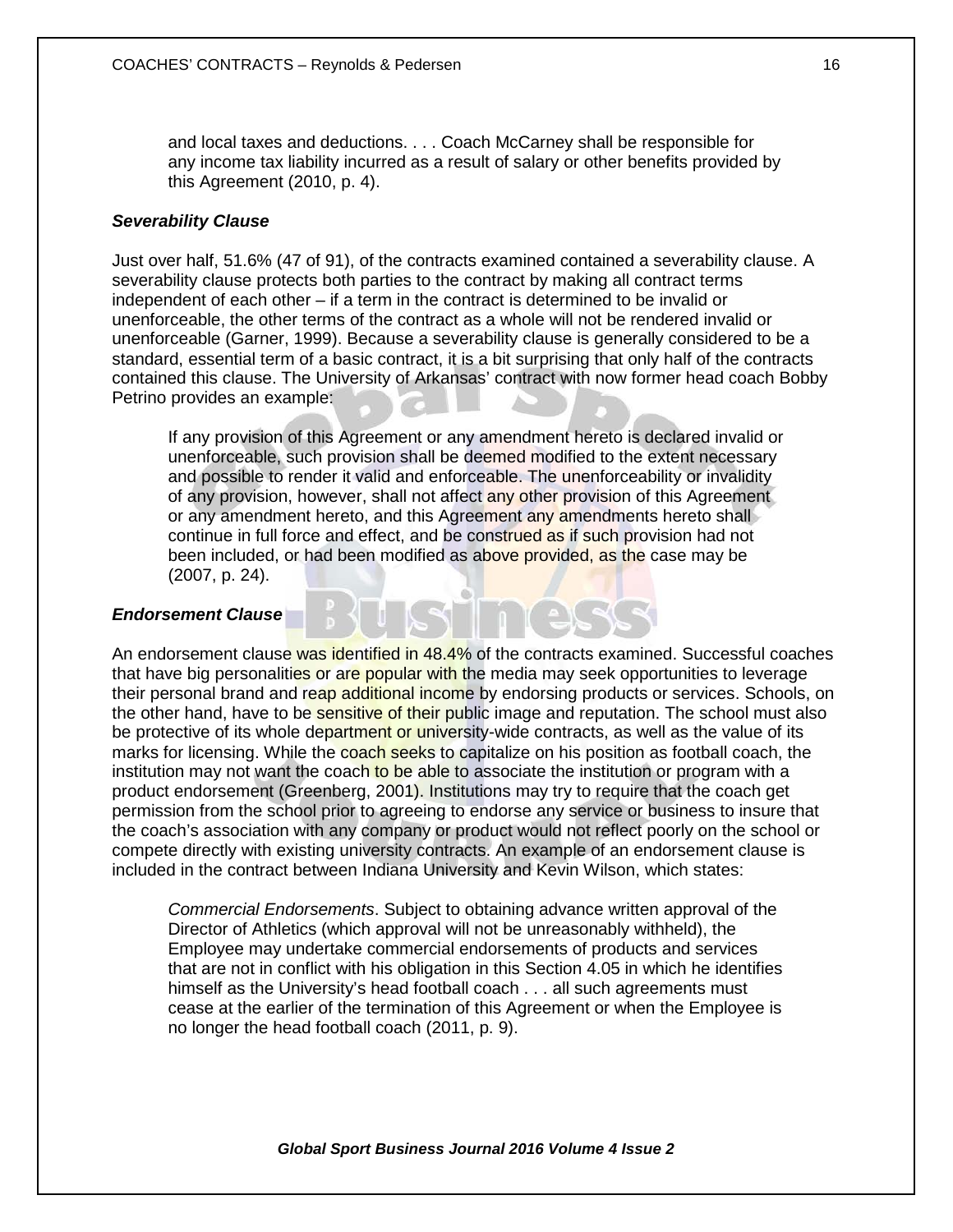## *Notification Clause*

A notification clause was identified in 48.4% (44 of 91) of the contracts examined. A notification clause requires a head coach to provide notice to the university in the event that he intends to communicate with another university about a coaching vacancy.

## *Waiver Clause*

A "waiver" clause was identified in 48.4 % (44 of 91) of the contracts examined. There may be times when the parties to the contract choose not to strictly enforce a particular provision in the contract; a waiver clause typically indicates that a party's failure to enforce the contract does not act as a waiver of their rights or remedies for breach. The Virginia Tech contract with Frank Beamer illustrates this provision: "The waiver by either party of a breach of any provision of this Contract shall not operate or be construed as a waiver by that party of any subsequent breaches" (2006, p. 19).

## *Speech/Written Material*

Beyond endorsements, popular and charismatic coaches are often invited to speak to various groups that may or may not be affiliated with the university. A clause that defines the responsibilities of the coach for program-related appearances, speeches or articles, or conversely puts limitations on the coach's ability to independently seek additional revenue for making appearances or speeches was identified in almost half (46.2%) of the contracts examined. The university may wish to guarantee a certain minimum number of appearances or articles on behalf of the team or athletics program, or limit the coach's speaking engagements to only groups with official university affiliation. The institution also has a vested interest in minimizing outside obligations that could distract the coach from his primary obligation to the team – to coach! On the other hand, some institutions may want the coach to be as visible as possible; in these situations the university might simply draft a clause that requires the coach to represent the university in a way that will not reflect poorly on the team, department or institution (Greenberg, 2001). On the other hand, the coach will likely want to capitalize on his position as coach and make as much additional money as possible from public appearances, media interviews, books and/or magazine articles (Greenberg, 2001). An example of this clause is provided in the contract between the University of Alabama-Birmingham and coach Neil Callaway, which states that the coach:

shall be entitled to deliver, make and grant public speeches, public appearances and media interviews and to write and release books and magazine and newspaper articles or columns in connection with his position as Head Coach of UAB's football team. The Employee agrees to represent UAB professionally in all such matters (2007, p. 8).

## *Scheduling of Contests Clause*

Clauses that define who have the authority to schedule games were included in 41.8% (38 of 91) of the contracts examined in this study. Coaches are likely to seek every opportunity to best guarantee their success, and the opponents and order of games on the schedule may have a significant impact on wins and losses. Because of the business nature of big-time athletics (Sack, 2008), athletic directors want control over the schedule because more attractive opponents will attract fans, perhaps allow higher ticket prices, and ultimately increase gate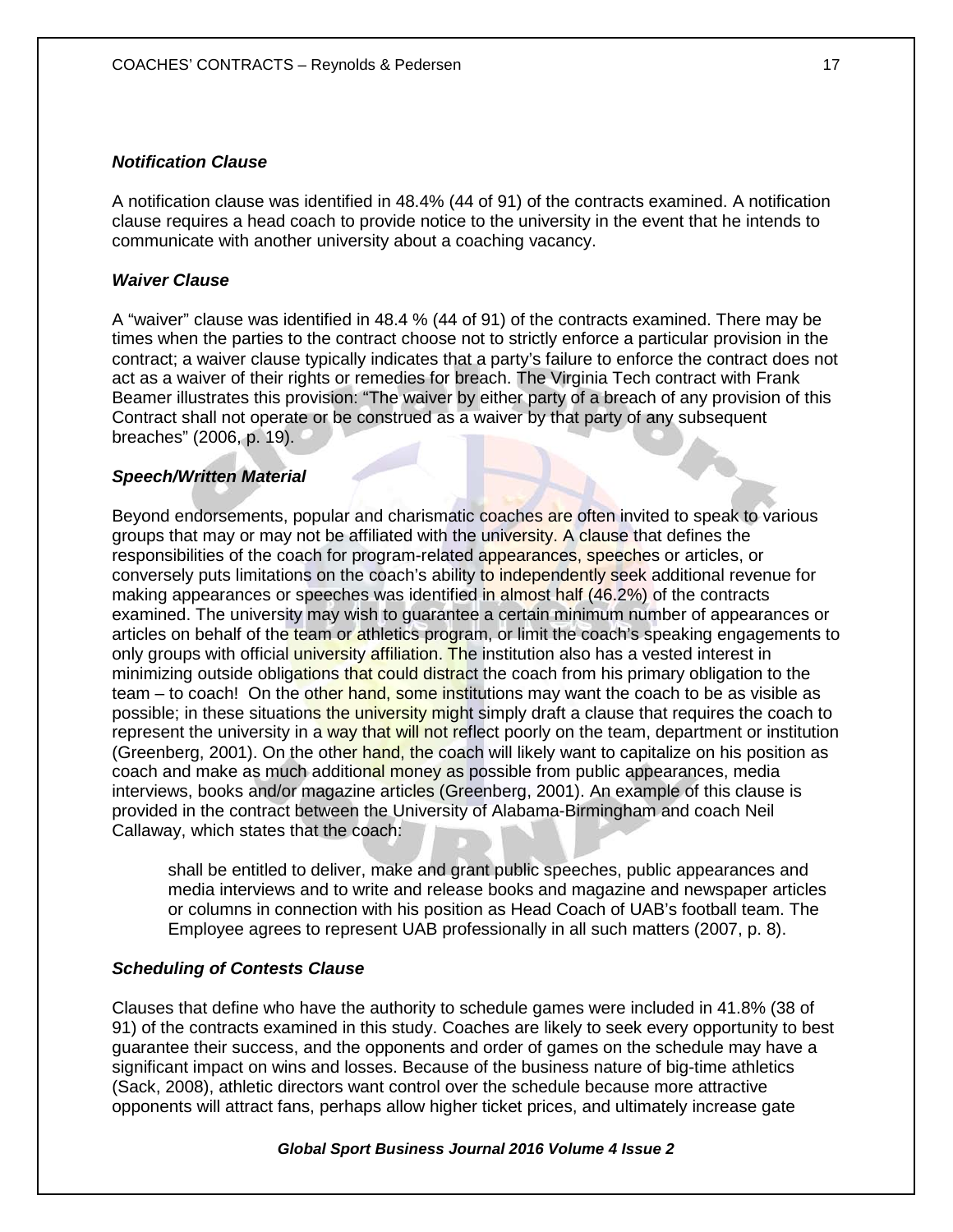receipts and game-related revenue. Minimally, the athletics director or other supervising administrator will want to participate in the scheduling process, or negotiate a right of approval (Greenberg, 2001). A scheduling of contests clause is included in the contract between the University of Michigan and its coach, Brady Hoke: "The Head Coach and Athletic Director shall have joint responsibility for game schedule. Final decisions will rest with the Athletic Director" (2011, p. 15).

## *Confidentiality / Ownership of Records*

For the employment contracts examined in this study, 38.5% (35 of 91) included a confidentiality and/or ownership of records clause. It is somewhat surprising that relatively few contracts contain this clause, which clearly establishes the parameters regarding confidentiality of university business and the ownership of information, documents, records, or files upon termination of the employment relationship (Greenberg, 2001). The university would likely seek to keep the terms and conditions of the employment arrangement private (to the extent permitted by state and federal law) and at minimum, to limit disclosure only upon written consent. Similarly the university should want complete ownership and control of all records, information, and materials, including recruiting records, gathered and/or created by the coach while employed on behalf of the institution (Greenberg, 2001). The coach, on the other hand, may wish to keep copies of all artifacts he considers to be his work product. An example of an ownership of records provision is from the contract between Arizona State University and its coach, Dennis Erickson: "Personnel records, recruiting records, team information, films, statistics and any other material and data furnished to Coach by University or developed by Coach under the University's direction or control will remain the property of the University" (2007, p. 12).

## *Arbitration Provision*

As litigation can be lengthy and expensive, almost one-third, 29.7% (27 of 91), of the contracts examined contained a clause requiring use of an alternative dispute resolution process which would be more efficient and ideally, equitable. An arbitration clause should define the conditions that may be submitted for arbitration, designate an objective third party as arbitrator, identify the rules arbitration would follow, and make the decision of the arbitrator final without further appeal (Greenberg, 2001). A sample arbitration provision is included in the contract between Georgia and Mark Richt:

Any dispute, controversy, or claim between the parties including, without limitation, one arising out of, relating to, or concerning this Agreement; the breach, termination, or invalidity of this Agreement, Richt's employment, tort, or statutory claims; and the scope of this arbitration clause, shall be settled by binding arbitration (2006, p. 18).

#### *Relocation Expenses*

For many coaches employment is relatively short lived, either because the coach did not live up to the expectations of the institution or because the coach was so successful that bigger and better programs seek to hire him. As a result, coaches move quite a bit throughout their careers, and moving is expensive. Consequently, a benefit providing relocation expenses was present in 27.5% (25 of 91) of the contracts examined in this study. The contract between the University of Tennessee and Derek Dooley provides an example: "The University will provide Coach Dooley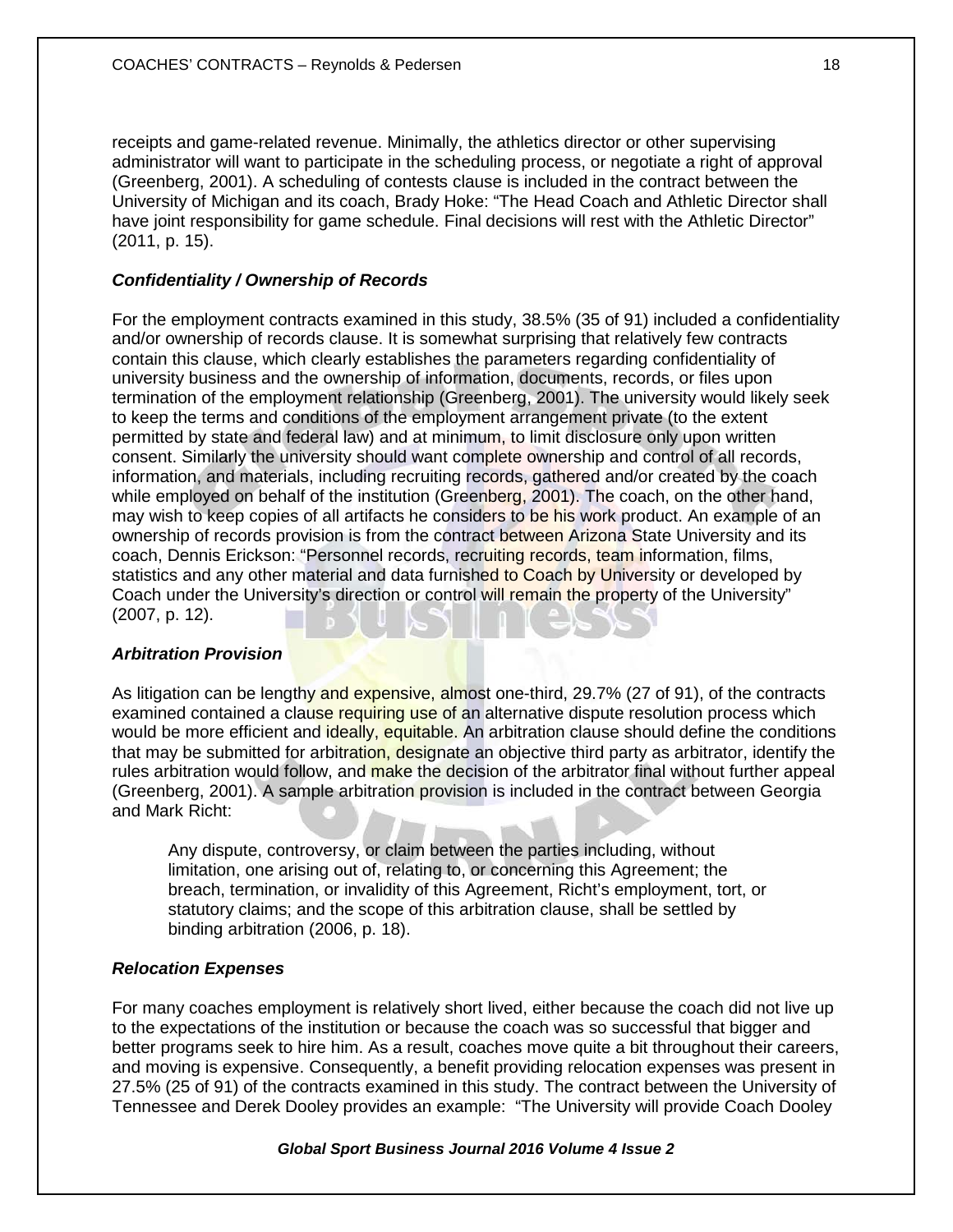with a moving allowance for his reasonable moving expenses in accordance with University policy" (2010, p. 26).

## *Opportunity to Consult with Others Clause*

In drafting contracts, it is fairly standard legal practice for the drafting attorney (usually the university in this situation) to include a clause that indicates both parties have the right to seek and obtain independent legal counsel prior to signing the agreement. This clause may also include a clause that acknowledges that the contract is entered into freely, without fraud, duress, coercion, pressure or undue influence exerted by either party. Surprisingly, this standard provision was only included in 26.4% (24 of 91) of the contracts examined in this study. The contract between the University of Idaho and coach Robb Akey provides an example: "The Coach acknowledges that he has had the opportunity to consult and review this Agreement with an attorney" (2007, p. 12).

# *Solicitation of Donor Funds Clause*

For the employment contracts examined in this study, 22.0% (20 of 91) included a solicitation of donor funds clause. An example of a school that included such a provision is Southern Mississippi (USM). For the employment agreement between the USM and former coach Larry Fedora, the solicitation of donor funds provision states that:

In no event shall Coach Fedora accept or receive directly or indirectly any monies, benefit or any other gratuity . . . if such action would violate NCAA legislation or the constitution, bylaws, rules and regulations or interpretations thereof of the NCAA or Conference as now or hereafter enacted. Changes of such legislation . . . will automatically apply to the Agreement without the necessity of a written modification (2008, p. 7).

## *Reassignment Clause*

"A reassignment clause allows the university to remove a person as head coach without terminating the employment relationship by assigning the coach to a new title and different duties. Often such a clause will contain a statement that the coach is not to be assigned to any job that is not consistent with his education and experience" (Greenberg, 2001, p. 164). A reassignment clause was included in only 19.8% (18 of 91) of the contracts examined in this study. From the university perspective, a reassignment clause may allow the institution to avoid any termination penalties or payments due under the contract. It may not be in the coach's best interest to agree to a reassignment clause; a coach who wishes to continue with a coaching career may be better off moving on to another position and taking a buy-out than to be stuck in a non-coaching position at the institution. On the other hand, coaches who are at the end of their coaching careers may embrace a reassignment clause as it allows them to transition into a new career path or gracefully retire. An example of a reassignment clause is taken from the contract between the University of Oregon and former coach Chip Kelly:

The University's intent is for Kelly to serve as the Head Coach of University's intercollegiate football team throughout the term of this Agreement. However, the parties understand that the University retains the right to assign Kelly to other positions with different duties during the term of this agreement ("reassignment"). Should such reassignment be under consideration, University shall consult with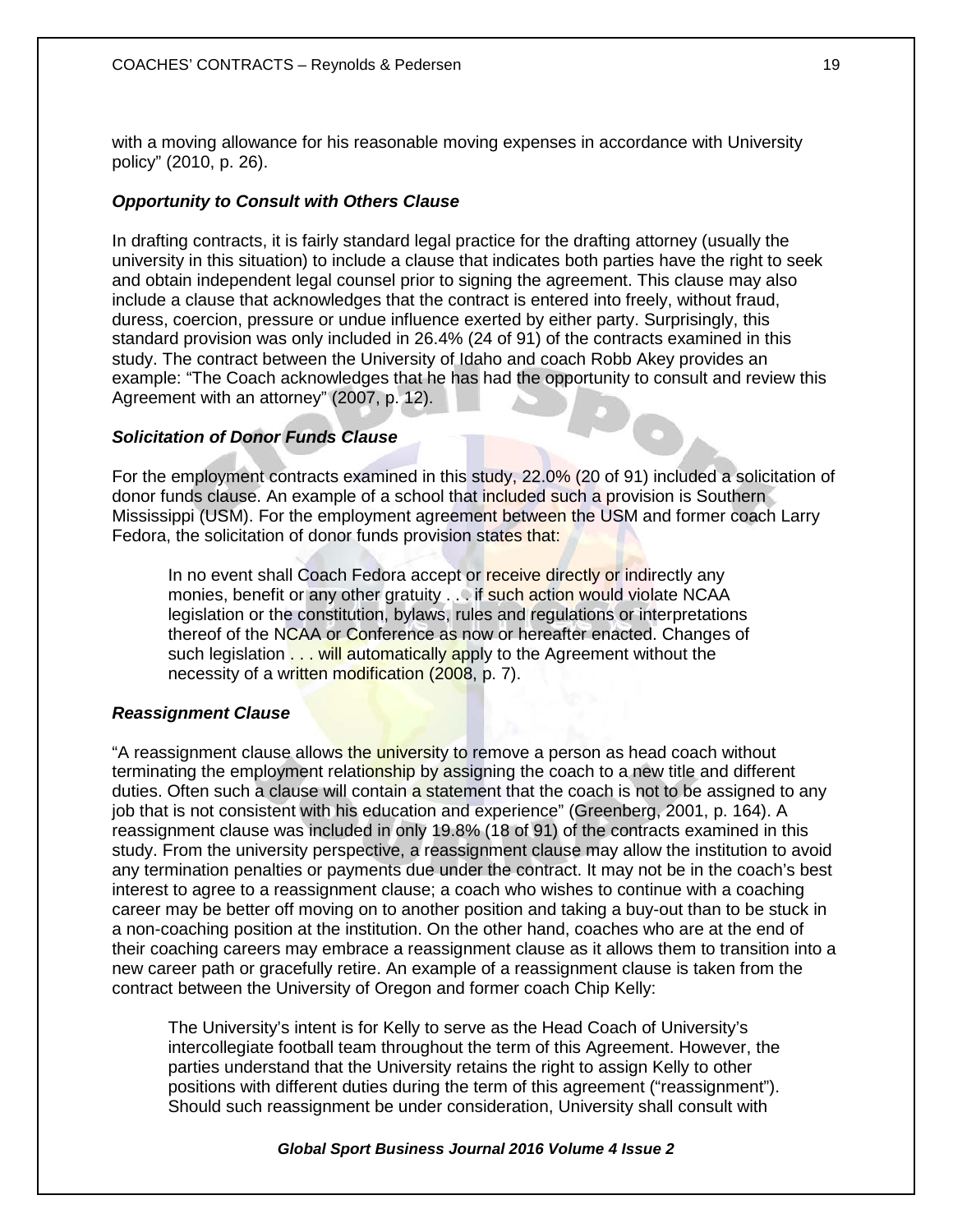Kelly and seek Kelly's input at least thirty (30) calendar days before any reassignment is made. In no event, however, will Kelly be assigned to any position which is not, in University's good faith judgment, consistent with his education, expertise or experience nor will Kelly's Base Salary be reduced during the term of his agreement. If the University reassigns Kelly and Kelly refuses to accept such reassignment, the University may terminate this Agreement pursuant to the terms and conditions for termination by University set forth in section 6.02 hereof (2010, p. 3).

Historically, a reassignment clause may have been used when coaches were hired as faculty members, whereby universities with poor performing coaches simply reassigned them back to the classroom (Greenberg, 2001). This change from coach-as-faculty to simply coach with no teaching or other responsibilities could also explain why less than 1 in 5 contracts contained a reassignment clause.

#### *Rollover Provision*

A rollover provision allows a contract to be extended for an additional year under the original terms of the contract (Greenberg, 2001). Although Greenberg (2001) included the rollover clause in his list of essential terms on the "Coach's Contractual Bill of Rights," only 12.1% (11 of 91) of the contracts examined included a rollover clause. These 11 institutions were Kansas State University, University of California-Berkley, University of Oregon, Oregon State University, Ball State University, Virginia Tech, University of Utah, Troy University, Michigan State University, Purdue University, and Kent State University. While rollover provisions may be beneficial for the coach, the low percentage likely reflects the problems posed by rollover clauses to the university. Poorly drafted rollover clauses may trigger breach of contract claims by the coach simply because the university decided not to extend the contract. Also, requiring an institution to provide notice of non-renewal more than a year in advance is not realistic, as the university is likely to make these decisions based on events that occurred during the season. An example of a rollover provision is from the contract between Kansas State University (KSU) and Coach Bill Snyder:

Subject to the provisions below for termination, the term of employment under this Agreement shall be for five  $(5)$  years beginning on the 1<sup>st</sup> day of February, 2009, for the 2009-2010 Contract Year (defined below) and for the next immediately succeeding four Contract Years, ending January 31, 2014, subject, however, to termination in accordance with the provisions set forth in this Agreement. For each Contract Year completed under this Agreement, the January 31, 2014 date shall be extended for one calendar year (2009, p. 4).

## *Conflict of Interest / Employment Investment Provision*

The "employment investment" provision was identified in only one (1.1%) of the 91 contracts examined. This clause prohibits the coach from investing or being associated with entities that may be adverse to the academic institution or its mission. The contract between San Jose State University and George MacIntyre states:

During the period of employment hereunder, Employee shall not make or continue to hold any investment in or be associated with any enterprise that could be deemed to be competitive with the University's objectives and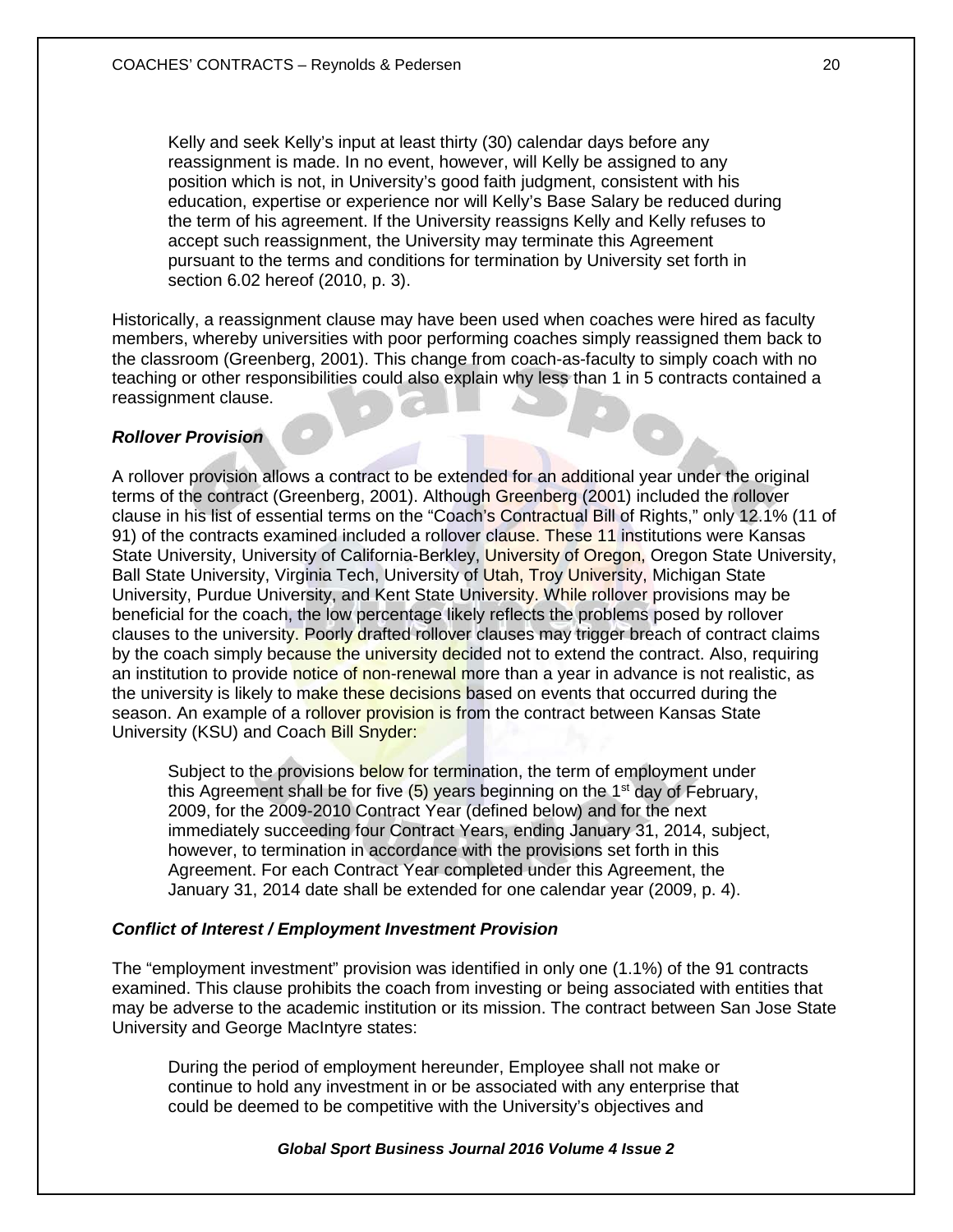philosophies or with the University's intercollegiate program, without first having obtained written approval of the University's President (2010, p. 10).

## **Conclusion**

Since the founding of the NCAA, intercollegiate athletics, and college football specifically, has evolved in terms of rules, prestige, fan following, competition, media coverage, and businessbased events. College football, with its ability to generate large sums of money, has become the main focus in many athletic departments because of its potential to raise funds, inspire alumni, and garner positive media exposure.

Through the use of the content analytic method, the results of this study identified 30 unique clauses that comprised NCAA FBS coaches' contracts. It appears that contracts have become more complex over time, as Greenberg (2001) focused on 17 clauses. Eleven of the 30 clauses in the 91 coaching contracts examined were in at least 75% of the contracts. It is clear that the prevalence of these clauses in the employment contracts of FBS head football coaches represents their importance and significance at this level. The majority of these clauses are financial (i.e., base salary, competitive bonuses, fringe benefits, outside income, radio, television, and internet, summer camps, and academic bonuses). The remaining clauses in this group relate to standard contract provisions (i.e., term and duties and responsibilities), and legal construction (i.e., governing law and jurisdiction). Overall, eight of these 11 clauses were also commonly found in the employment contracts of coaches on the intercollegiate level by Greenberg in 2001. Competitive bonuses and academic bonuses were not mentioned by Greenberg, but have become significantly important over the past decade. The increased emphasis on Graduation Success Rate (GSR) and Academic Progress Rate (APR) has likely precipitated the new emphasis on academic bonuses, a category not addressed by Greenberg (2001).

It is important for universities to draft well written employment contracts in order to protect their own legal interests, financial interests and reputation. It was surprising to discover that some standard employment contract clauses were not uniformly included in all of the contracts examined (i.e., severability, opportunity to consult with counsel). As coaches increasingly utilize counsel experienced in negotiating employment contracts, universities are well advised to utilize counsel with specialized skills and training as well. Because of the influence of intercollegiate athletics on society, the evolving role and perception of FBS head coaches in particular, and the legal and financial implications of well-constructed employment contracts, this study serves as a resource to university presidents and administrators, current coaches, academics and scholars, the media, university lawyers, sport agents, and lay people.

The expectations for college football coaches have escalated to a point where even some successful coaches are only as popular in the eyes of fans and alumni as their last win. Consequently, football coaches need to protect themselves financially by making sure that they understand their employment contract, which is best accomplished by having a lawyer negotiate and review the written agreement. The content analysis of these 91 employment contracts of head football coaches at FBS schools revealed that the language can be so complicated and confusing that a legally trained eye, in most cases, is needed to review the document to help ensure that coaches completely understand the full intent of the written agreement. Coaches who understand the provisions contained in their employment contracts prior to signing them have put themselves in a position to best maintain a positive relationship with their schools'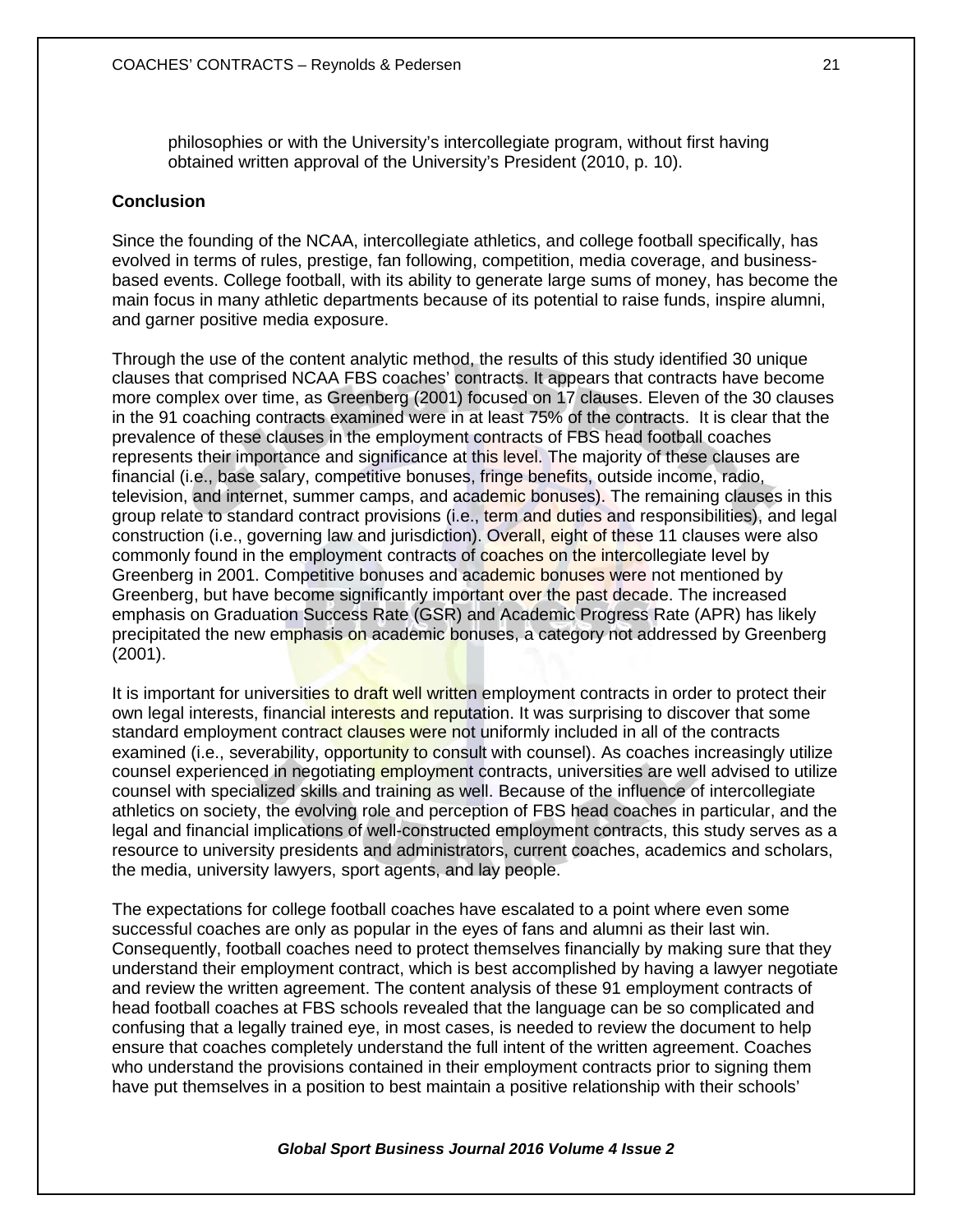athletic directors and other campus personnel who might be impacted directly or indirectly by the football program.

Future research in this area could be undertaken to analyze head coaching contracts at the FCS level, where the fervor among fan bases and alumni is modest compared to big-time FBS football. In addition, a comprehensive contract analysis of the head coaches' contracts across several Division I college sports could reveal fundamental differences between head coaching contracts for non-revenue sports and contracts at major college football and men's basketball programs.

# **References**

- Arizona State University (n.d.). *Dennis Erickson multiple-year head football coach contract*. Retrieved from http://www.coacheshotseat.com/CHSArizonaState.pdf
- Caughron, R. (2010). In Cotten, D.J., & Wolohan, J.T. (2010). *Law for recreation and sport managers* (5<sup>th</sup> ed.). Dubuque, IA: Kendall Hunt.
- Clayworth, J. (2012, Nov. 2). Kirk Ferentz, Paul Rhoads, fellow coaches, top highest paid state workers list. *Des Moines Register*. Retrieved from

<http://www.desmoinesregister.com/article/20121102/NEWS10/311020028/Kirk-Ferentz->Paul-Rhoads-fellow-coaches-top-highest-paid-state-workers-list

- Complaint, West Virginia University Board of Governors v. Richard Rodriguez, Civil Action No.: 1:08-CV-00041, at ¶20 (N.D. W. Va. 2008).
- Emanuel, S.L. (2010). *Contracts.* New York: Aspen.
- Epstein, A. (2008). *Contract law fundamentals.* Upper Saddle River, NJ: Pearson Education.
- Epstein, A. (2011). An exploration of interesting clauses in sport. *Journal of Legal Aspects of Sport*, 21, 5-41.
- Ferriell, J.T. (2009). *Understanding contracts* (2nd ed.). New Providence, NJ: Lexis Nexis.
- Florida International University. (2006). *Mario Cristobal employment agreement*. Retrieved from http://www.coacheshotseat.com/CHSFIU.pdf
- Freedom of Information Act, 5 U.S.C. § 552 *et seq*. (2013).
- Garner, B.A. (1999). *Black's law dictionary*. St. Paul, MN: West Publ.
- Greenberg, M.J. (1992). Representation of college coaches in contract negotiations. *Marquette Sports Law Journal*, 3, 101-110.
- Greenberg, M.J. (2001). College coaching contracts revisited: A practical perspective. *Marquette Sports Law Review, 12*(1), 127-260.
- Greenberg, M.J. (2006). Termination of college coaching contracts: When does adequate cause to terminate exist and who determines its existence? *Marquette Sports Law Journal, 17*(1), 197-257.
- Greenberg, M., & Smith, J. (2007). A study of Division I assistant football and men's basketball coaches' contracts. *Marquette Sports Law Review*, *18*, 25-100.
- Greene, L.S. (2008). Football coach contracts: What does the student-athlete have to do with it? *University of Missouri-Kansas City Law Review, 76,* 665-698.
- Healy, D. (2009). *Sport and the law.* Sydney, Australia: University of New South Wales Press.
- Healey, J. (2011). *Statistics: A tool for social research* (9th ed.)*.* Belmont, CA: Wadsworth.
- Holmes, O.W., & Williams, J.C. (2009). *The path of the law and the common law.* New York: Kaplan.

Indiana University. (2011). *Kevin Wilson employment agreement*.

Inoue, Y., Plehn-Dujowich, J.M., Kent, A., & Swanson, S. (2013). Roles of performance and human capital in college football coaches' compensation. *Journal of Sport Management*, *27*(1), 73-83.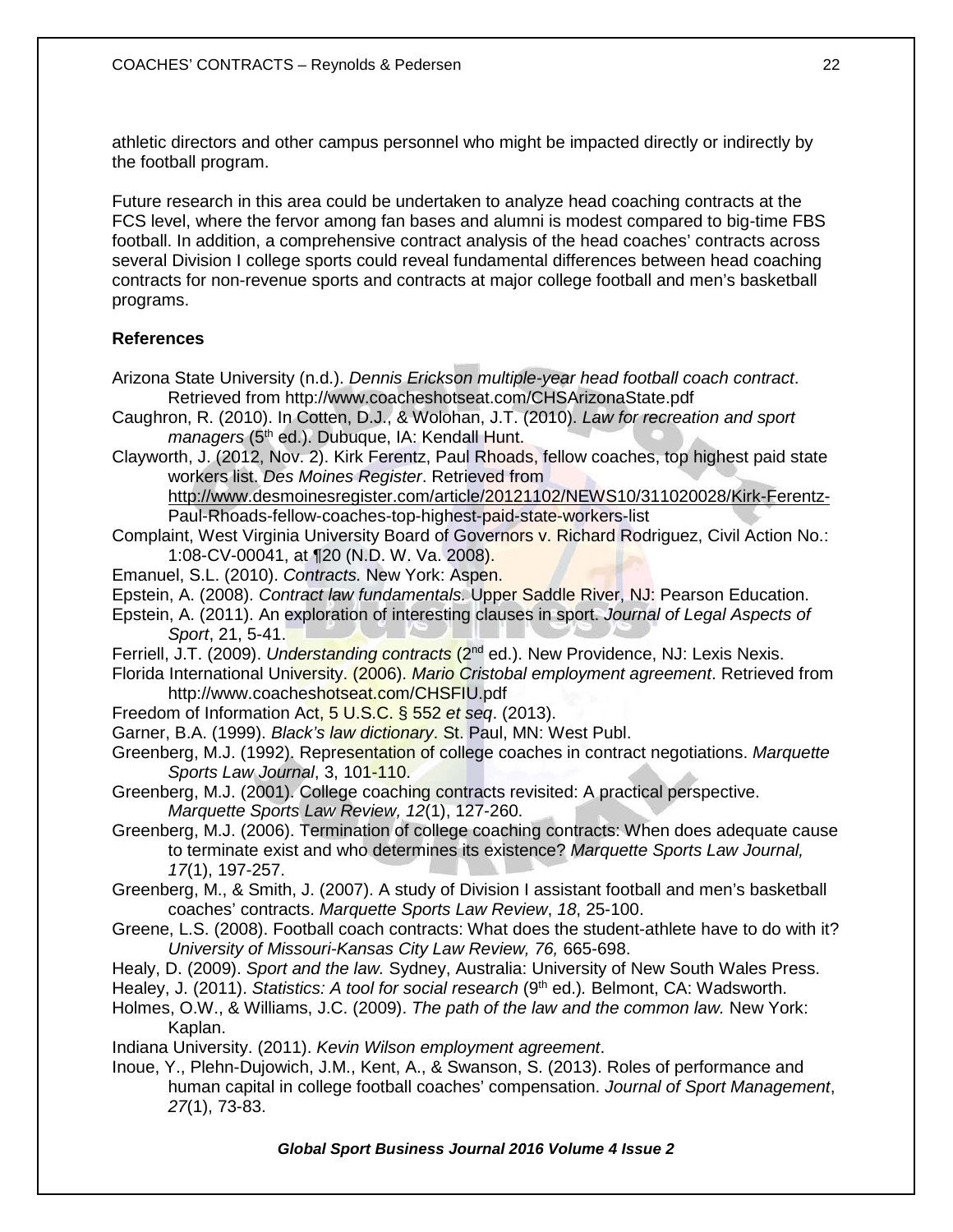Kansas State University (2009). *Bill Snyder football head coach employment agreement*. Retrieved from http://www.coacheshotseat.com/CHSKansasState.pdf

Karcher, R.T. (2009). The coaching carousel in big-time intercollegiate athletics: Economic implications and legal considerations. *Fordham Intellectual Property Media & Entertainment Law Journal, 20*, 1-93.

Karcher, R.T. (2012). Redress for a no-win situation: Using liquidated damages in comparable coaches' contracts to assess a school's economic damage from the loss of a successful coach. *South Carolina Law Review*, 64, 429-452.

Lopiano, D.A. (2008). *Types of agreements and general considerations of coaching contracts*. Austin, TX: Hackney.

Moberg, B.C. (2006). Navigating the public relations minefield: Mutual protection through mandatory arbitration clauses in college coaching contracts. *Journal of Legal Aspects of Sport*, 16, 85-119.

Murray, Jr., J.E., & Murray, T. (2013). *Corbin on Contracts* (Supp). Matthew Bender, *1*(§1.1– 4.14).

NCAA (2013). 2013-14 NCAA Division I Manual. Indianapolis, IN: NCAA Publications

North Carolina State University (2008). *Tom O'Brien head football coach employment agreement*. Retrieved from http://www.coacheshotseat.com/CHSNCState.pdf

O'Brien v. The Ohio State University, 2006 Ohio 1104 (Ohio Ct. Cl. 2006).

O'Brien v. The Ohio State University, 2007 Ohio 4833.

Perillo, J.M. (2003). *Calamari and Perillo on Contracts* (5<sup>th</sup> ed.). Thomson-West.

Rhoden, W.C. (2008, March 28). College coaches' salaries climb and some can justify it. *New York Times*. Retrieved from http://www.nytimes.com/2008/03/28

Sack, A. (2008). *Counterfeit amateurs: An athlete's journey through the sixties to the age of academic capitalism.* State College, PA: Pennsylvania State University Press.

Sack, A. (2009). Clashing models of commercial sport in higher education: Implications for reform and scholarly research. *Journal of Issues in Intercollegiate Athletics, 2*, 76-92.

Salaries and Contracts. (2016). Coaches Hot Seat. Retrieved from http://www.coacheshotseat.com/SalariesContracts.htm

San Jose State University (2010). George Michael "Mike" MacIntyre employment agreement.

Sharp, L.A., Moorman, A.M., & Claussen, C.A. (2010). *Sport law: A managerial approach*  (2<sup>nd</sup> ed.). Scottsdale, AZ: Holcomb Hathaway.

Sperber, M. (1990). *College Sports, Inc.* New York: Henry Holt.

Stempel, G.H. (2003). Content analysis. In G.H. Stempel, D.H. Weaver, & G.C. Wilhoit (Eds.), *Mass communication research and theory* (pp. 209-219). Boston: Pearson Education.

Troy State University (2008). *Larry C. Blakeney employment agreement*.

University of Alabama (2007). *Nick Saban head coach employment contract*. Retrieved from http://www.al.com/alabamafootball/resources/saban-contract.pdf

University of Alabama at Birmingham (2007). *Neil Callaway employment agreement*. Retrieved from [http://i.usatoday.net/sports/graphics/2009/coachescontracts/pdf/callaway\\_](http://i.usatoday.net/sports/graphics/2009/coachescontracts/pdf/callaway_) alabamaatbirmingham.pdf

- University of Arkansas (2007). *Robert P. Petrino head coach employment agreement*. Retrieved from http://localtvkfsm.files.wordpress.com/2012/04/bobby-petrino-personnel-file.pdf
- University of Auburn (2008). *Gene Chizik employment agreement*. Retrieved from <http://media.ledger-enquirer.com/static/SEC-Coaching-Contracts/Auburn/Auburn->CoachChizik-HeadCoachContact.061109.pdf
- University of California, Los Angeles (2007). *Richard G. Neuheisel, Jr. 2008 head coach agreement*. Retrieved from [http://i.usatoday.net/sports/graphics/2010/coaches](http://i.usatoday.net/sports/graphics/2010/coaches-)contracts/pdfs/ucla\_neuheisel\_rick\_\_43.pdf